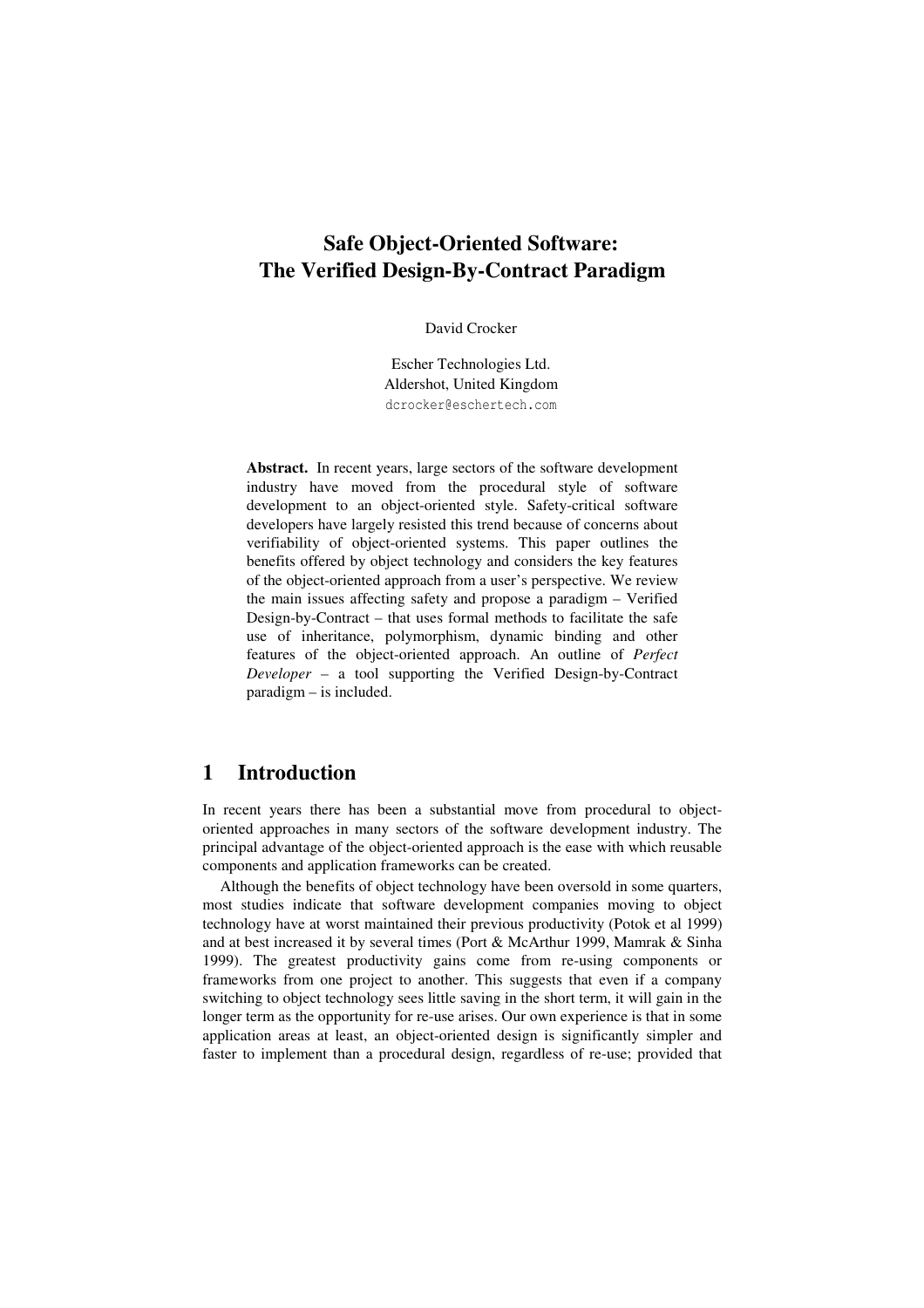the development staff are already experienced in object technology. We have also found object-oriented designs easier to extend to meet new requirements.

Despite the potential benefits, safety-critical software developers have largely avoided object-oriented methods, preferring instead to use procedural or modular approaches. However, a number of companies in safety-critical sectors are now moving to object-oriented software development, or planning such a move. This is particularly evident in the North American aerospace community. In recognition of this trend, a number of interested parties including the Federal Aviation Administration and NASA have set up the Object Oriented Technology in Aviation (OOTiA) programme to address safety and certification issues when objectoriented software is used in airborne applications.

This paper considers the reasons behind the slow uptake of object technology by the safety-critical software development community. We describe how the coupling of an existing design technique with formal verification allows the most powerful features of object technology to be safely used, even in critical applications. We have developed a toolset that employs modern automated reasoning technology to obtain a very high degree of automated proof, in order to make formal verification economic even for less critical software. The use of formal specifications also makes automatic code generation possible, eliminating coding errors and providing greater overall productivity than a non-formal approach in many cases. All of this makes it easier for developers to create safe software.

## **2 Features of Object-Oriented Technology**

There is general agreement that the essential attributes of the object-oriented approach to software development include the following:

- Encapsulation: the process of encapsulating data and the operations pertaining to that data in a single entity such that the data cannot be publicly manipulated other than via the published operations. The template describing such an entity is called a *class* and plays the role of a type in procedural languages. Instances of a class are called *objects*.
- Abstraction: the process of hiding the unimportant details of an object from its users so that only the essential features that characterize it remain. The process of abstraction is greatly helped by encapsulation, since the details of how the data is represented inside an object can be hidden from its users.
- Inheritance: the principle of defining new classes by inheriting existing classes, adding new data and/or operations and possibly redefining existing operations. Some languages support single inheritance, while others support multiple inheritance (i.e. a class declaration may inherit more than one other class).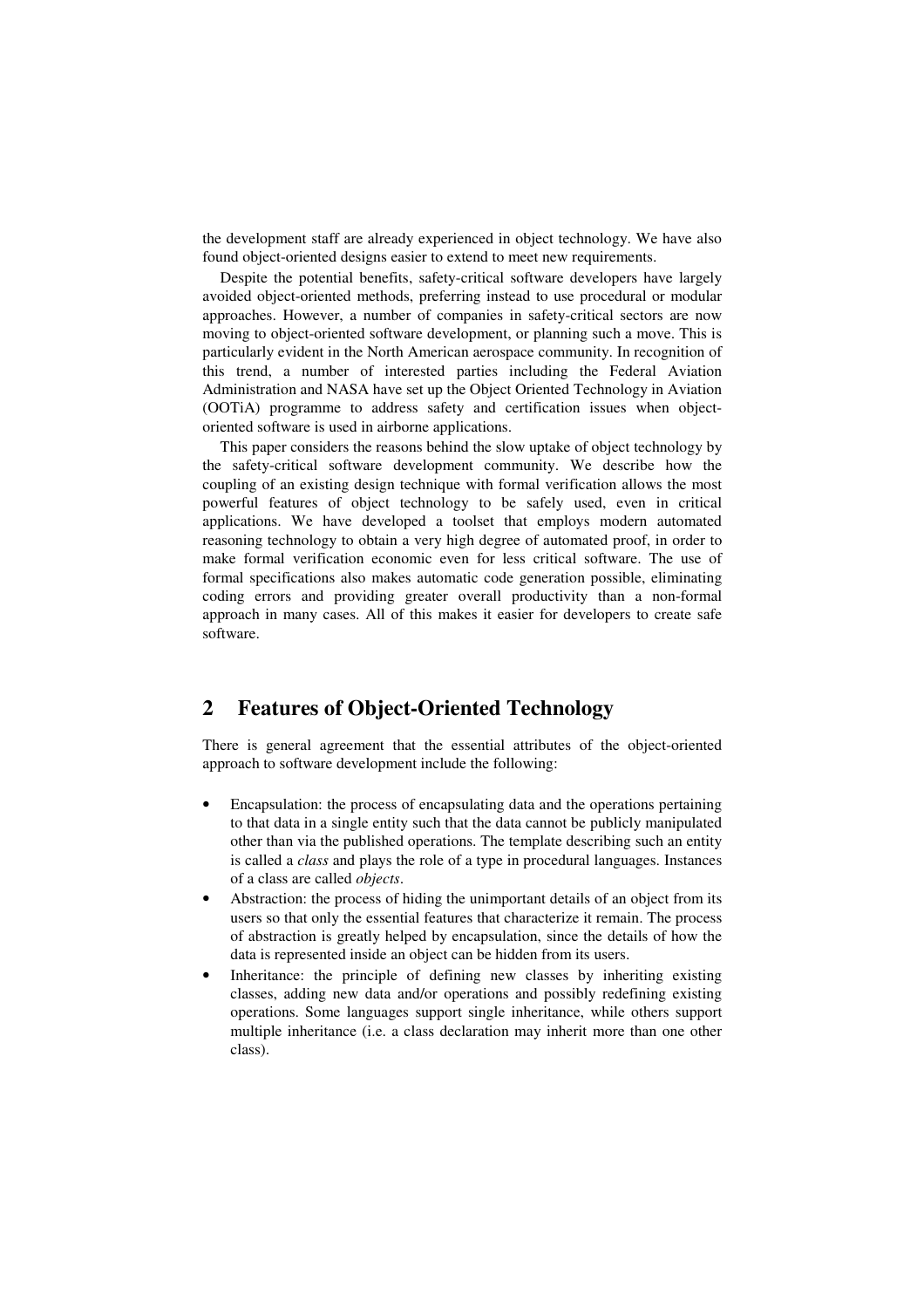- Polymorphism: the principle that where some variable or similar entity is declared as being an instance of some class, then at run-time it may be permissible to substitute an instance of a different class derived from the original by inheritance.
- Dynamic binding (also known as *dynamic dispatch*): the principle that when a variable or similar entity is polymorphic and is passed as a parameter in a call to a function or procedure, the exact function or procedure called may not be statically determined but may depend at run-time on the class of which the variable is an instance. Most object-oriented languages support *single dynamic dispatch* (i.e. the choice of function or procedure called depends on at most one parameter, which is typically distinguished syntactically from the other parameters); a few support *multiple dynamic dispatch*.

Abstraction and encapsulation are highly beneficial features to have in a programming or modelling language and are likely to enhance safety. Indeed, the widely used *modular programming* approach captures both these features. Abstraction and encapsulation also facilitate formal analysis, since when analysing code that uses a class, the abstract specification of the class is sufficient to capture its significant behaviour, so that the detailed implementation of the class can be disregarded. Separately, the class can be analysed to ensure that its detail conforms to its abstract specification.

Inheritance does not in itself cause any particular difficulty for program analysis, since a class derived by inheritance could be expanded by substituting the member declarations of the inherited class(es) into the definition of the derived class. However, the combination of inheritance, polymorphism and dynamic binding is not directly amenable to traditional static analysis, which typically requires that the target of each procedure call is statically known.

One solution for engineers of safety-critical software who wish to adopt object technology is to eschew dynamic binding. This may be a reasonable way of getting started with object technology. However, dynamic binding has been found to be such a powerful and useful feature that this is surely not the best long-term approach. Better instead to seek new verification techniques that can ensure dependability even in the presence of dynamic binding.

## **3 An Object-Oriented Example**

We have heard it claimed that object technology (and dynamic binding in particular) is not useful in most safety-critical software. While there may be some systems for which object technology has little to offer, there are many others that clearly could benefit from object technology provided that safety concerns can be addressed.

As a working example for the purposes of this paper, consider a glass-cockpit flight instrument display with the following requirements: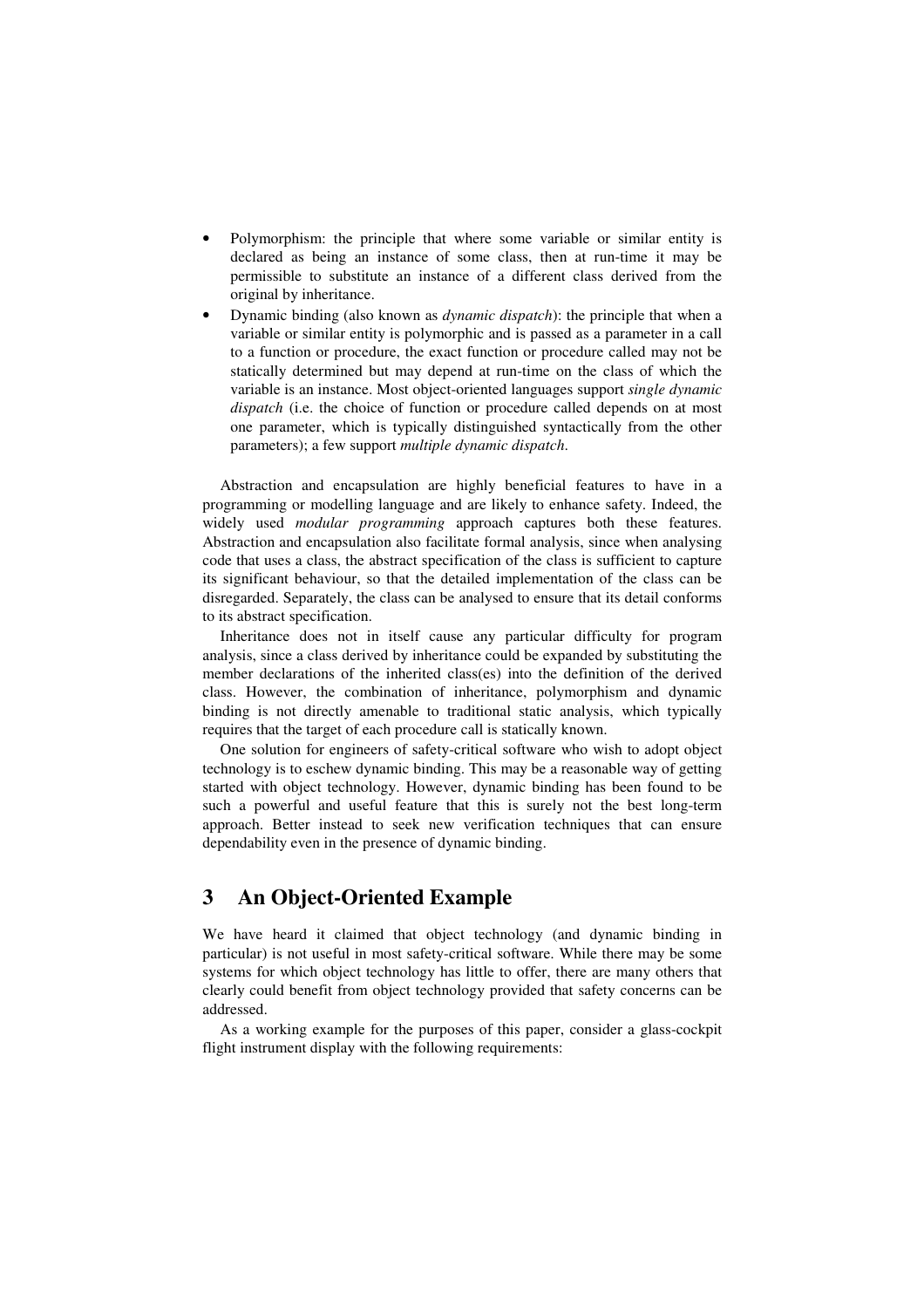- A number of flight instruments (e.g. airspeed indicator, altimeter, horizontal situation indicator) are to be displayed on a single screen.
- The details of which instrument is displayed in which position should not be fixed in the software but should be easy to change. This will allow a family of systems to use the same software and also provide for a limited amount of installation-time or in-flight customisation (e.g. a choice of presentation, or a choice between two different instruments that convey the same information).
- There may be other information (textual information, alarms etc.) to be displayed on the screen.

This design outline was inspired by an example given in the OOTiA draft handbook (OOTiA 2003). To the object-oriented design engineer, there is a natural inheritance hierarchy in this description. At the root is an abstract class representing any self-contained displayed entity, which we will name *DisplayedElement*. Inheriting from this we might have a concrete class *TextElement* and another class *FlightInstrument*. Concrete classes such as *AirspeedIndicator* will be derived from *FlightInstrument*.

The complete glass-cockpit display can be represented by another class *Display* whose data comprises a collection of objects derived from *DisplayedElement*, each associated with the corresponding screen coordinates. To initialise the screen, we provide a method *drawAll* that iterates through the collection, drawing each object. This suggests a dynamically bound call to a *draw* method<sup>1</sup> that is separately defined for each concrete class derived from *DisplayedElement*. Note that the *draw* method in class *DisplayedElement* is declared but not defined, making it an *abstract* method (sometimes referred to as a *pure virtual* method). Likewise, the class DisplayedElement is an abstract class (meaning that it cannot be instantiated but serves only as a base for other classes to inherit). Classes derived from *DisplayedElement* will provide their own definitions of the *draw* method.

The architecture described above provides the flexibility we need in that any sort of *DisplayedElement* can occur at any position in the collection. Furthermore, if we wish to add a completely new type of flight instrument to this design, we need only define a corresponding class derived from *FlightInstrument* and provide a means to store an instance of this class in the collection.

Without dynamic binding, we would have to use a "switch" statement or similar in place of each call to *draw* so as to select the correct procedure according to the actual type of the element we wish to display. The same goes for any other operation that depends on the element type. If we add a new type of flight instrument, we need to update every one of these switch statements to handle the new type, thereby spreading the modification throughout the code instead of concentrating it in one place. Thus, the object-oriented approach makes it easier to

<sup>1</sup> Functions and procedures are referred to as *methods* in object-oriented software development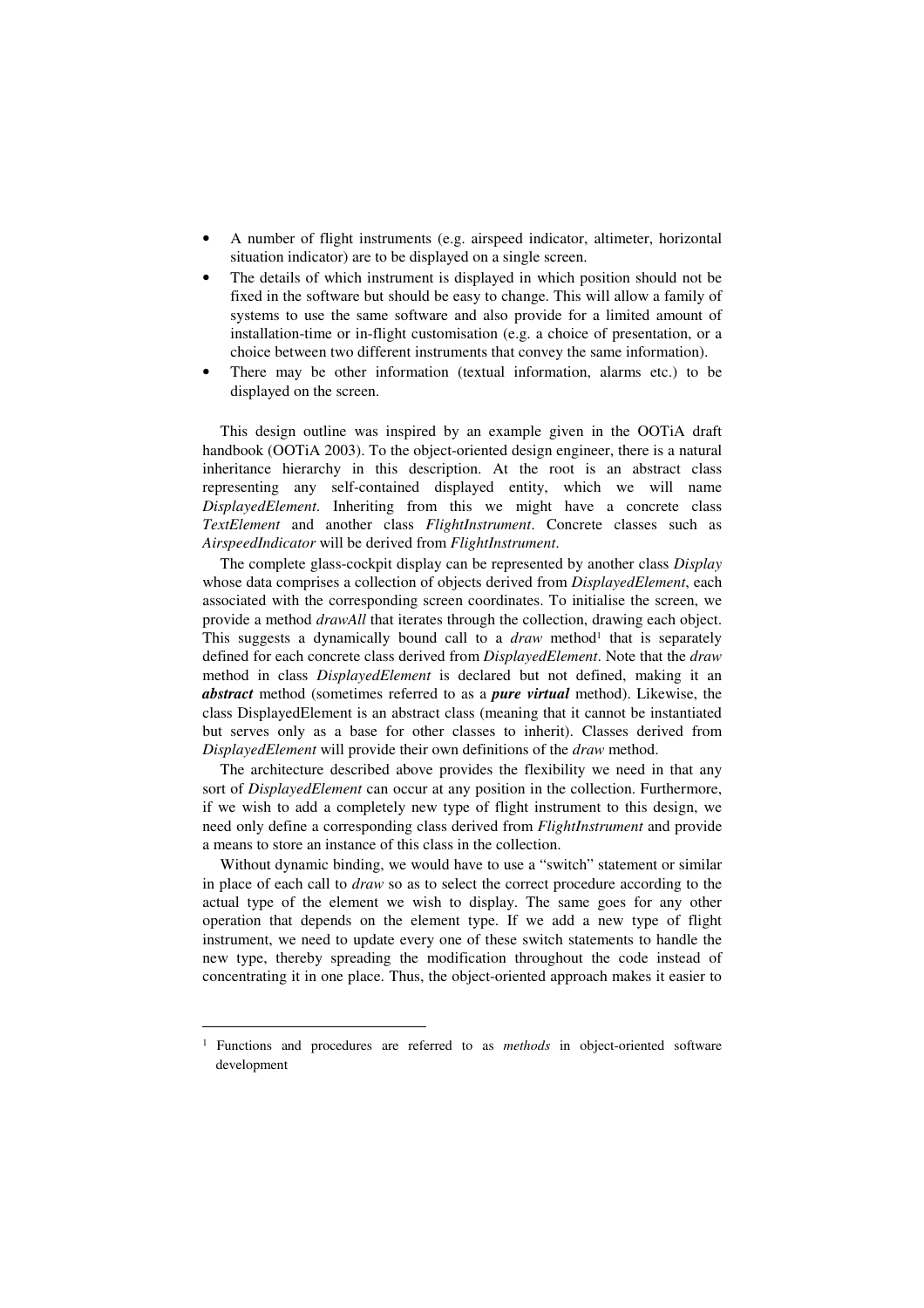extend the system in a safe manner that leaves almost all of the existing system unaltered.

This example provides several opportunities for re-use. The application framework (comprising the class representing the collection of instruments and associated scheduling of *draw* operations) can be re-used for different displays with widely differing selections of flight instruments. The flight instrument classes could likewise be re-used with a different framework. Several flight instruments may share some common presentation details (e.g. style of frame and caption), so these features may be implemented in a common parent class (e.g. *SquareFlightInstrument*).

There is a standard language – the Unified Modeling Language (UML) – for describing graphically the relationships between classes (and many other aspects of object-oriented systems). A UML class diagram of the system described above is shown in Fig. 1.



**Figure 1: Class diagram for flight instrument display system**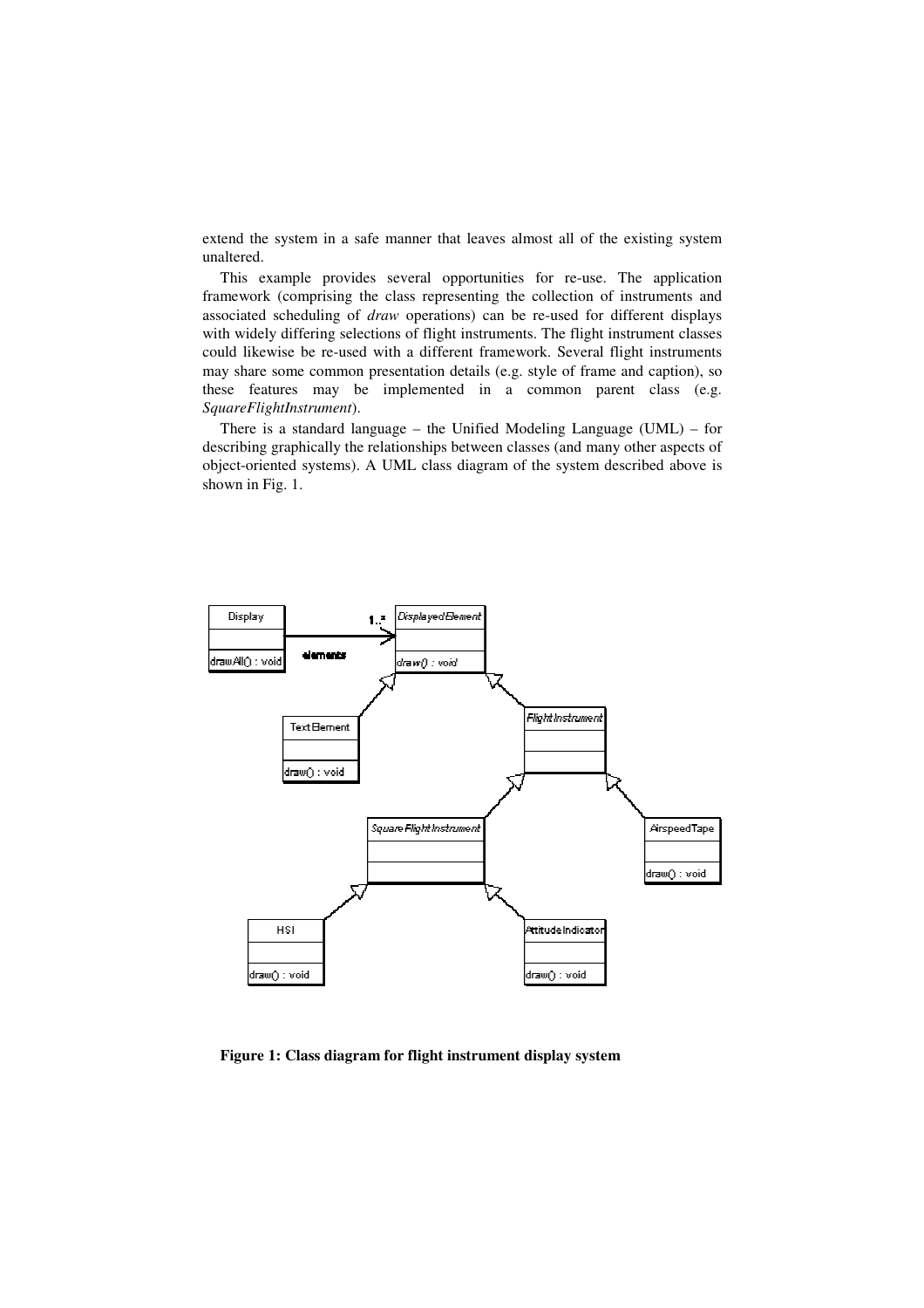## **4 The Design-By-Contract Paradigm**

#### **4.1 Basic principles of Design-by-Contract**

The term "Design By Contract" (DBC) appears to have been conceived by Bertrand Meyer of Interactive Software Engineering (Meyer 1988) and the term is claimed by that company as a trademark. However, the principles of DBC go back to Floyd-Hoare Logic (Hoare 1969), the essence of which can be summarised as follows.

A program statement *S* exists to achieve some desired *postcondition R* after its execution (where  $\vec{R}$  is a predicate over the program state; in other words,  $\vec{R}$  is a mathematical description of the state that the programmer intends after *S* is executed). Typically, the statement  $S$  will only accomplish the state  $R$  if some *precondition P* is satisfied before *S* is executed (*P* is another predicate over the program state). Given  $P$ ,  $R$  and  $S$ , then in order to be certain that  $R$  will be satisfied after executing *S*, we need to be sure of two things:

- 1. Provided *P* is initially satisfied, executing the program fragment *S* will terminate in a state satisfying *R*; and
- 2. *P* is always satisfied immediately before *S* is executed.

In Design By Contract, this principle is applied to the case where *S* is a call to a method. For each method, its precondition *P* and its postcondition *R* are documented. The correctness requirements are expressed in the form of a contract between the method and its callers, like this:

- The method promises that provided it is called in a state satisfying its precondition *P*, then it will return in a state satisfying its postcondition *R*.
- All callers of the method promise to satisfy  $P$  at the point of call; in return, they are entitled to assume that the call will complete and that  $R$  is satisfied on return.

Returning to our example, let's look at how DBC may be applied to the *draw* method of class *DisplayedElement* and its descendants. We assume that the parameters to *draw* include the coordinates of a rectangular portion of the screen in which the element is to be displayed. The contract might look like this:

- The caller of *draw* promises that the size of the rectangle passed to *draw* is at least the minimum needed to display the element;
- The implementation of *draw* promises that on return, the element is displayed in that rectangle and the remainder of the screen is unchanged.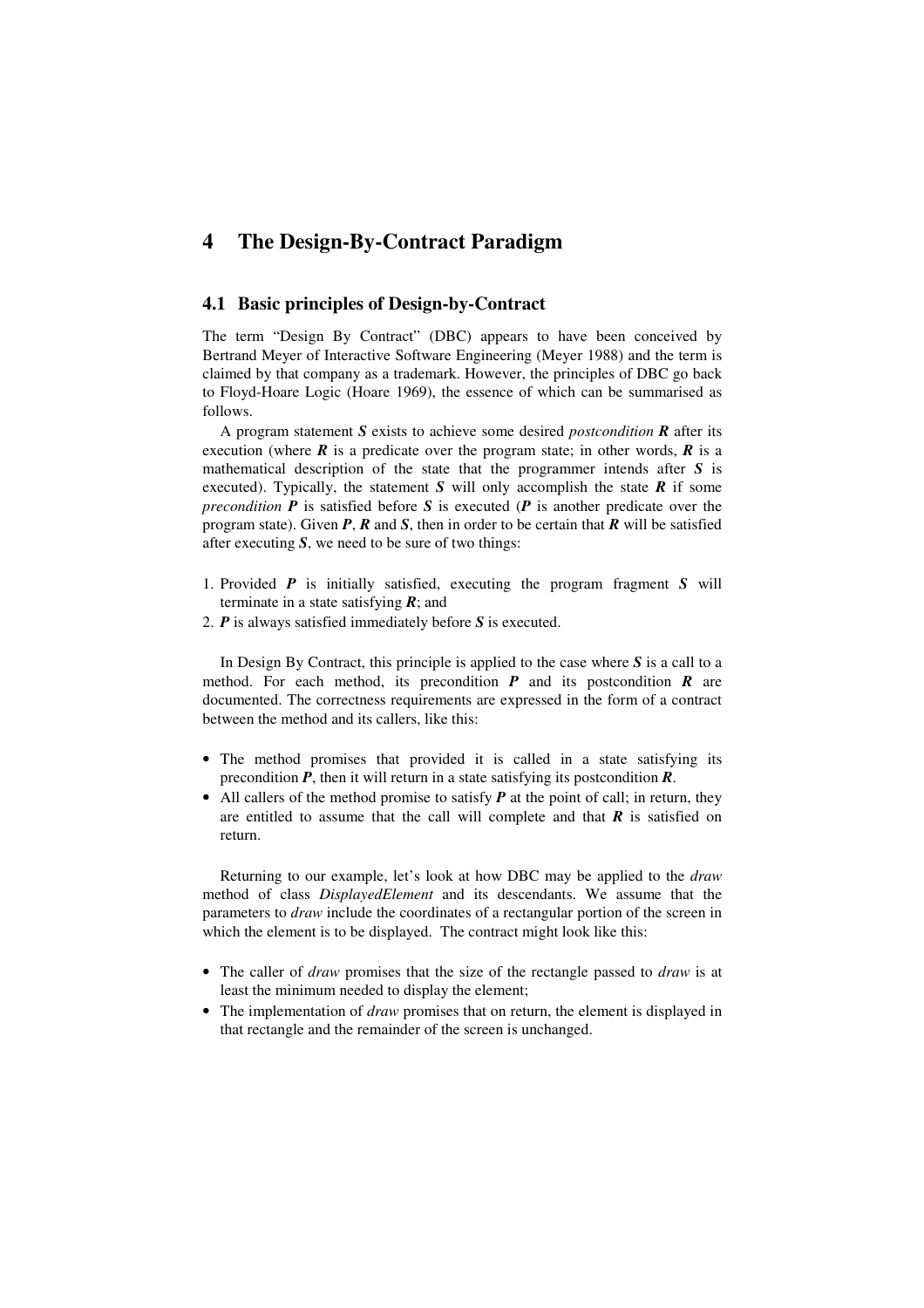It is frequently the case that the instance variables of a class should satisfy some property at all times. In our example, we might wish that in the *Display* class, the rectangles associated with the elements to be included on the display never overlap and are always wholly contained within the visible area. Such a property would logically be part of the postcondition of every constructor<sup>2</sup> for the class and part of both the precondition and the postcondition of every method of the class. Rather than explicitly state the property in all these preconditions and postconditions, it is simpler and clearer to state it as a *class invariant* instead.

#### **4.2 Design-by-Contract with Dynamic Binding**

The Design-by Contract paradigm can also be applied to dynamically bound method calls. We will confine ourselves to the case of single dynamic dispatch.

The general situation is as follows. The program code contains a call to a *nominal target* (e.g. method *draw* of the abstract class *DisplayedElement*); but this is interpreted at run-time as a call to some *actual target* that depends on the runtime type of the object concerned (e.g. if the object concerned has run-time type *AttitudeIndicator*, the actual target will be the version of *draw* defined in that class). Recall that the correctness of a program segment involving a method call depends on the following conditions:

- 1. The caller satisfies the precondition of the called method.
- 2. The method guarantees to satisfy its declared postcondition, provided that its precondition was satisfied.
- 3. On return, the caller may assume that the postcondition of the method holds.

If the method is dynamically bound, we have a potential difficulty with conditions 1 and 3 because the actual target method is not statically known (and hence we cannot determine its precondition and postcondition). Indeed, one of the features of object-oriented development is that we can add new classes (such as new classes derived from *FlightInstrument*) and that the old client code (for example the *drawAll* method of class *Display*) will work with them unaltered.

The solution is for the caller to refer to the contract of the nominal target instead of the (unknown) actual target. Our correctness conditions become:

- 1. The caller satisfies the precondition of the nominal target.
- 2. The actual target guarantees to satisfy its declared postcondition, provided that its precondition was satisfied.
- 3. On return, the caller may assume that the postcondition of the nominal target holds.

<sup>&</sup>lt;sup>2</sup> A procedure whose purpose is to create and initialise objects of a class is called a *constructor*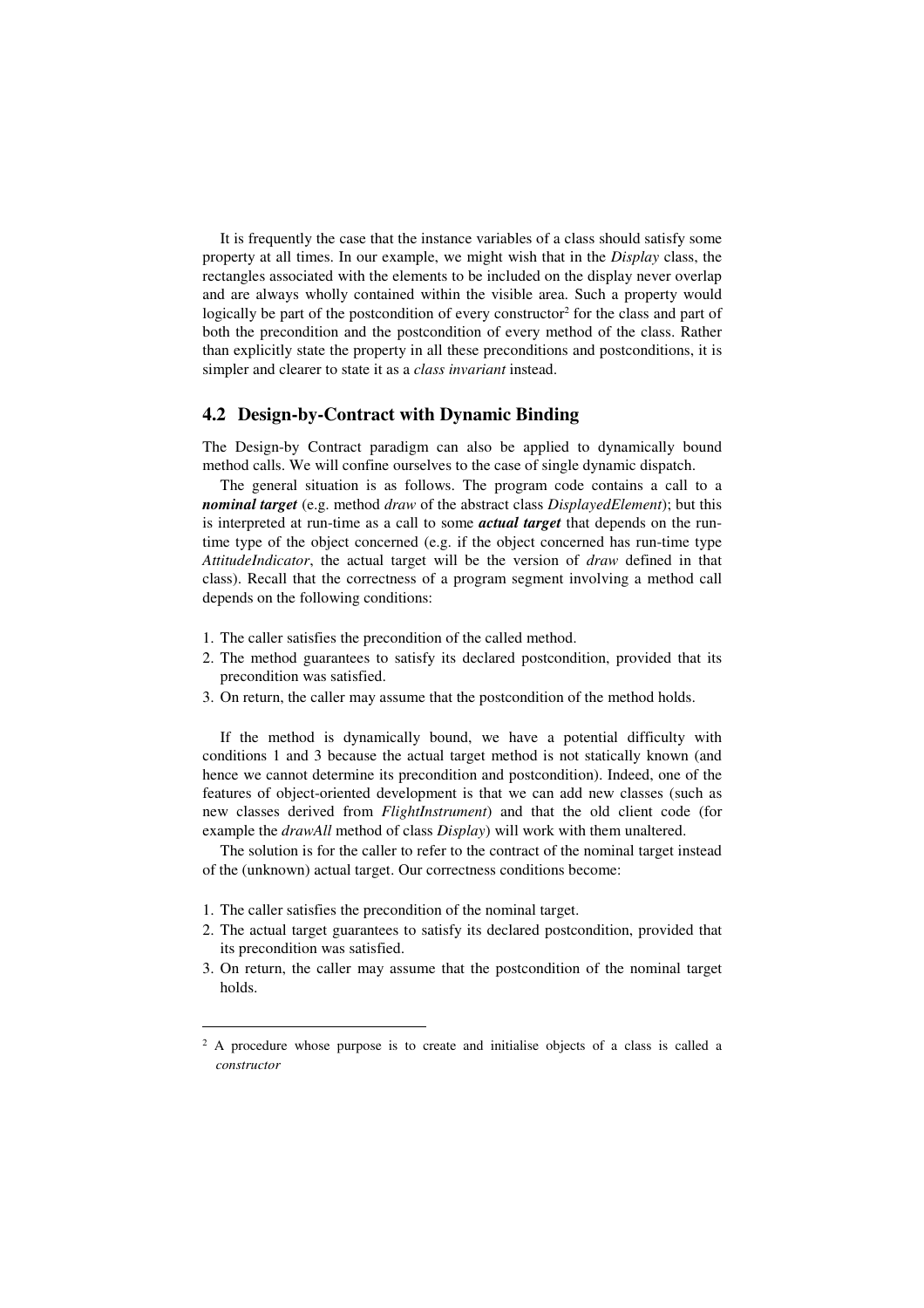To these we need to add:

- 4. Satisfaction of the precondition of the nominal target is sufficient to ensure satisfaction of the precondition of the actual target.
- 5. Satisfaction of the postcondition of the actual target is sufficient to ensure satisfaction of the postcondition of the nominal target.

We have added conditions 4 and 5 to link the contract that is actually satisfied with the contract that the caller assumes. We now consider how these conditions may be guaranteed.

The simple case is for each actual target to have the same contract as the corresponding nominal target. For example, suppose the definition of *draw* in class *AttitudeIndicator* inherits the contract given at the declaration of *draw* in its ancestor *DisplayedElement*. Any call whose nominal target is *draw* in class *DisplayedElement*, and which is correct with respect to the contract declared for *draw* in that class, will be correct if the actual target is *draw* in *AttitudeIndicator*.

However, it is also permissible to define a new contract for *draw* in class *AttitudeIndicator*, provided that the new contract conforms to the original. The conformance required is that the new contract may assume no more than the old, and it must promise no less. In other words:

- The overriding method (e.g. *draw* in *AttitudeIndicator*) may have a weaker precondition than the overridden one (*draw* in *DisplayedElement*), but not a stronger one (i.e. the original precondition implies the new one);
- The overriding method may have a stronger postcondition than the overridden one, but not a weaker one (i.e. the new postcondition implies the original one).

In summary, an overriding method may weaken the precondition and/or strengthen the postcondition of the overridden method.

## **5 Informal and Semi-Formal Use of Design-By-Contract**

Design-By-Contract can be implemented in various ways, ranging from informal methods that rely on the developer to ensure correctness, to rigorous ways that are amenable to automated analysis.

### **5.1 Implementing DBC with Comments**

The contract of a method can be documented in the form of comments. This approach may be used with any programming language. For example, a C++ declaration of the *draw* method might appear like this: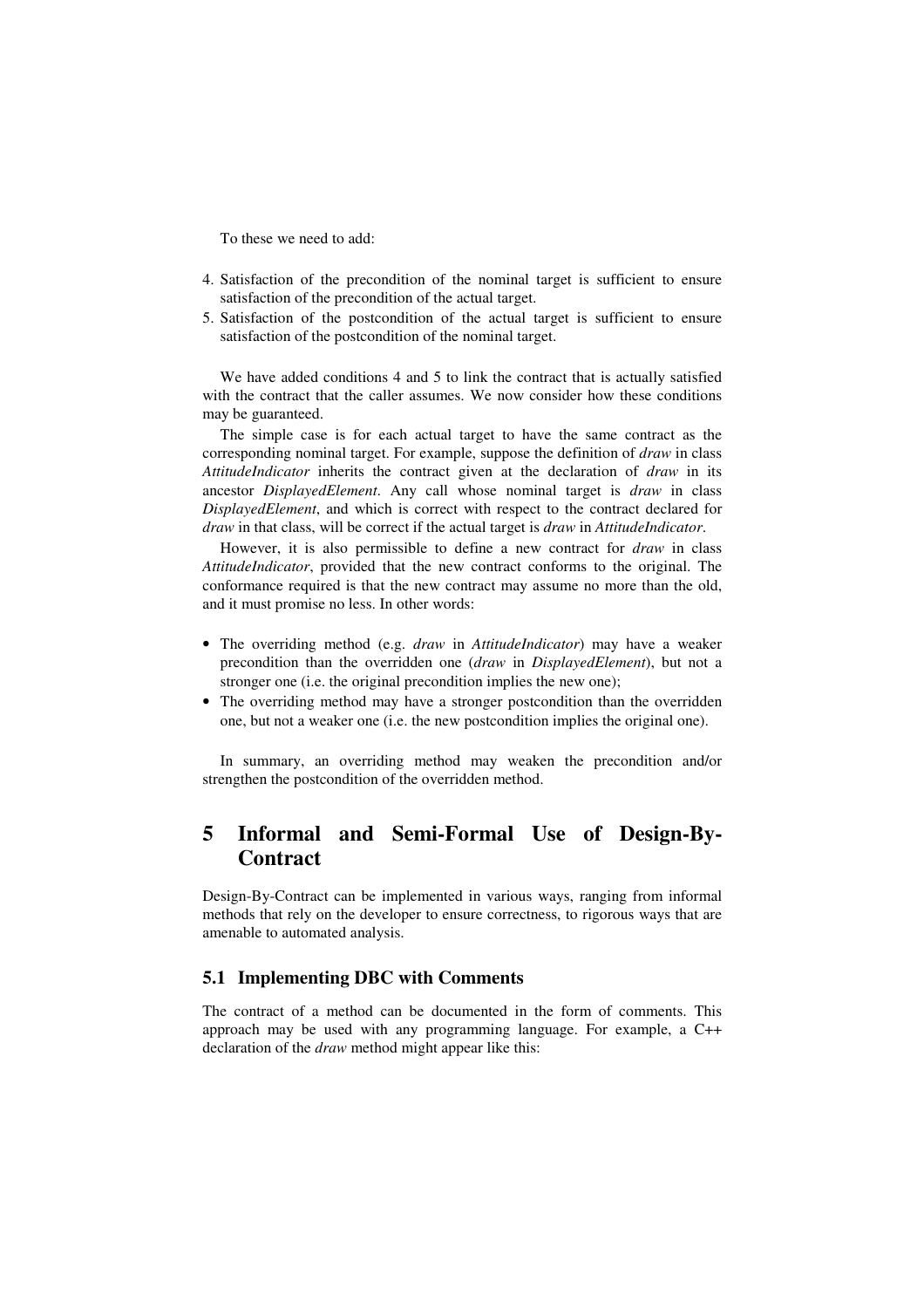```
// File DisplayedElement.hpp
#include "Screen.hpp"
class DisplayedElement {
public:
  // Display the element in the given rectangle
 virtual void draw(Screen &s, Rectangle r)
  //pre r.height >= minHeight,
  // r.width >= minWidth;
  //post instrument is displayed in the rectangle,
  // rest of the display is unchanged;
   = 0;}
```
Although contracts expressed as comments are better than nothing, it is difficult to ensure that the contracts expressed are complete and are satisfied by both parties. Design-by-Contract is much more powerful if contracts can be verified in some way.

#### **5.2 Annotated Development with Run-Time Checks**

A few programming languages and tools support notations for expressing contracts. Examples of such notations include Eiffel (Meyer 1992) (in which contracts are part of the language itself) and iContract (Kramer 1998) (an extension of Java in which specially-formed comments are used to express contracts). Typically, the tools for such languages provide the facility for generating run-time checks of preconditions, postconditions and class invariants. Nevertheless, it is still up to the software developer to ensure that the contracts are completely expressed and that the callers of a method do not rely on behaviour that is not expressed in the contract. Likewise, the developer must ensure that where preconditions and/or postconditions are redefined in an overriding method definition, the new contract conforms to the inherited contract.

Furthermore, even if run-time checks are enabled during testing, there remains the possibility that testing has not exercised all possible targets at every point of call, or that broken contracts occur in rare cases that have been missed due to insufficient coverage. Some contracts (e.g. those involving quantification over all possible values of a type) are either impossible or too expensive to check at runtime.

### **5.3 Annotated Development with Extended Static Analysis**

Another way of using contract annotations is to perform extended static analysis (often involving term rewriting or theorem proving techniques) in order to attempt to prove that the code satisfies the specifications. The most commercially successful example of this approach is Spark Ada (Barnes 1997). Its success results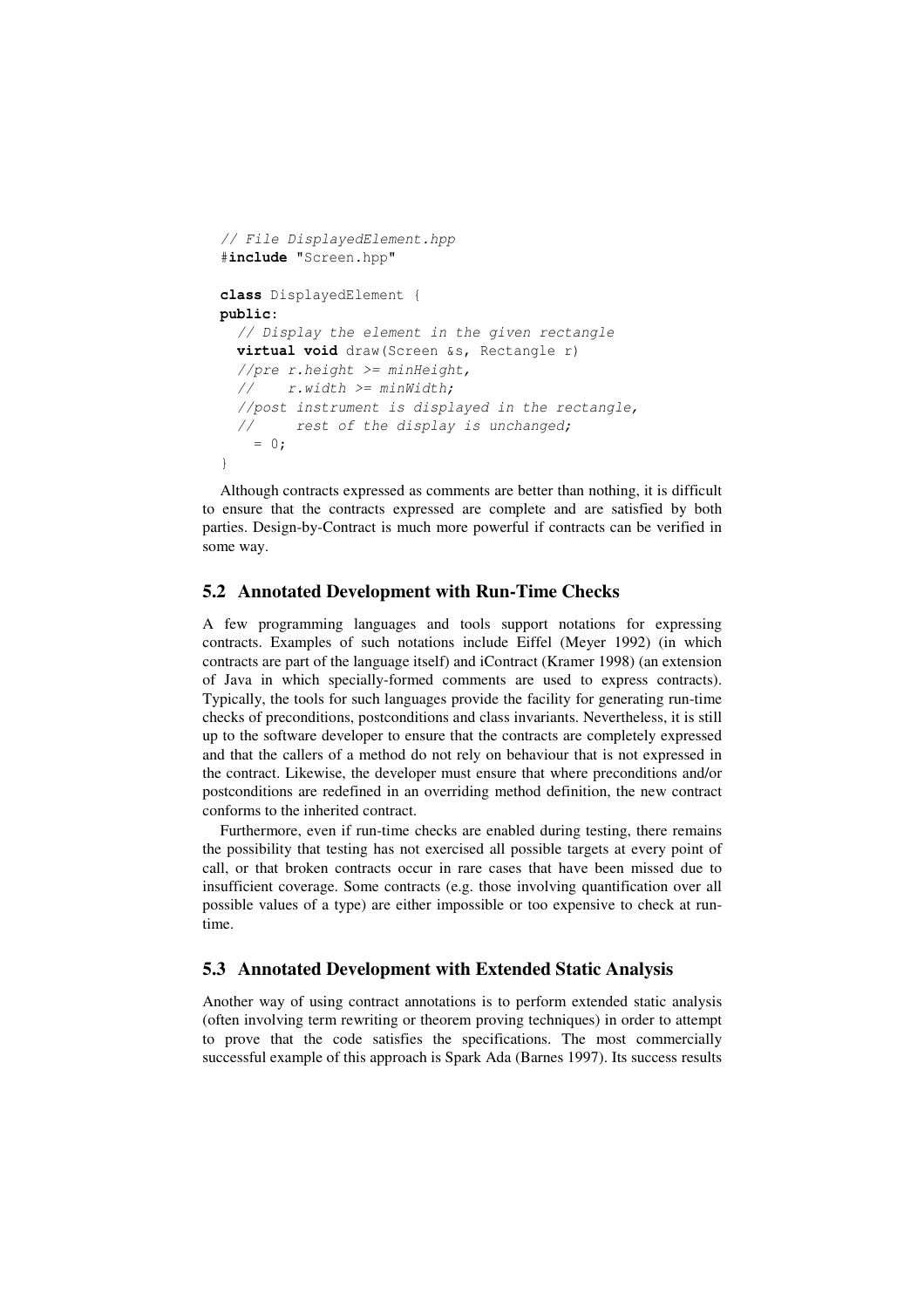from starting with a subset of Ada that avoids hard-to-verify elements such as pointers.

When this approach is applied to object-oriented languages such as C++ and Java, the following difficulties have to be confronted:

- The widespread use of pointer and reference types makes it impossible in practice to perform full static analysis except on small snippets of code because of the potential for aliasing. It is not possible to avoid reference types in Java, and it is only possible to avoid pointers and references in C++ if polymorphism is not used. In order to perform useful analysis of larger sections of code, it is necessary to make sweeping assumptions to limit the extent of aliasing. While these assumptions may frequently hold, this approach cannot be justified in safety-critical work.
- Traditional programming languages are not designed to be verifiable and have features that make verification difficult unless additional information is provided. For example, object-oriented languages typically allow a variable or parameter of any non-primitive type to have a null value. When contracts are added, it becomes necessary to include a great many preconditions, postconditions and class invariants stating that certain entities are not null. If the developer forgets to add these, the correctness conditions become unprovable.
- Complex data structures are often used to store data that is conceptually simple. For example, a tree structure may be used to store a set of records, and additional index structures may be added to enable fast searching on multiple keys. To the clients of the class that maintains this data, the internal structure is irrelevant and the operations are much better specified in terms of a simpler abstract model. Therefore the programming language needs to be supplemented not only by a means of expressing contracts but also a means of declaring an abstract data model and its relationship to implementation data.
- Programming languages do not have sufficiently powerful expression syntax to express many contracts. In particular, quantification and associated concepts from first-order predicate calculus need to be expressible; so the expression sublanguage needs to be extended. This may lead to confusion in the mind of the user, because there are different expression sub-languages depending on whether the context is specification or code.
- Integer arithmetic in C++ and Java is subject to wrap-around when the result is too large to represent. This is incompatible with the interpretation that is generally required in specifications (Chalin 2003). Annotated development systems either ignore this problem or provide a context-sensitive interpretation of expressions.

The state-of-the-art in object-oriented annotated development is represented by tools such as ESC/Java (Flanagan et al 2002) which is based around annotated Java. We note that the documentation for ESC/Java states that the system is deliberately unsound in some respects – because the price for soundness in the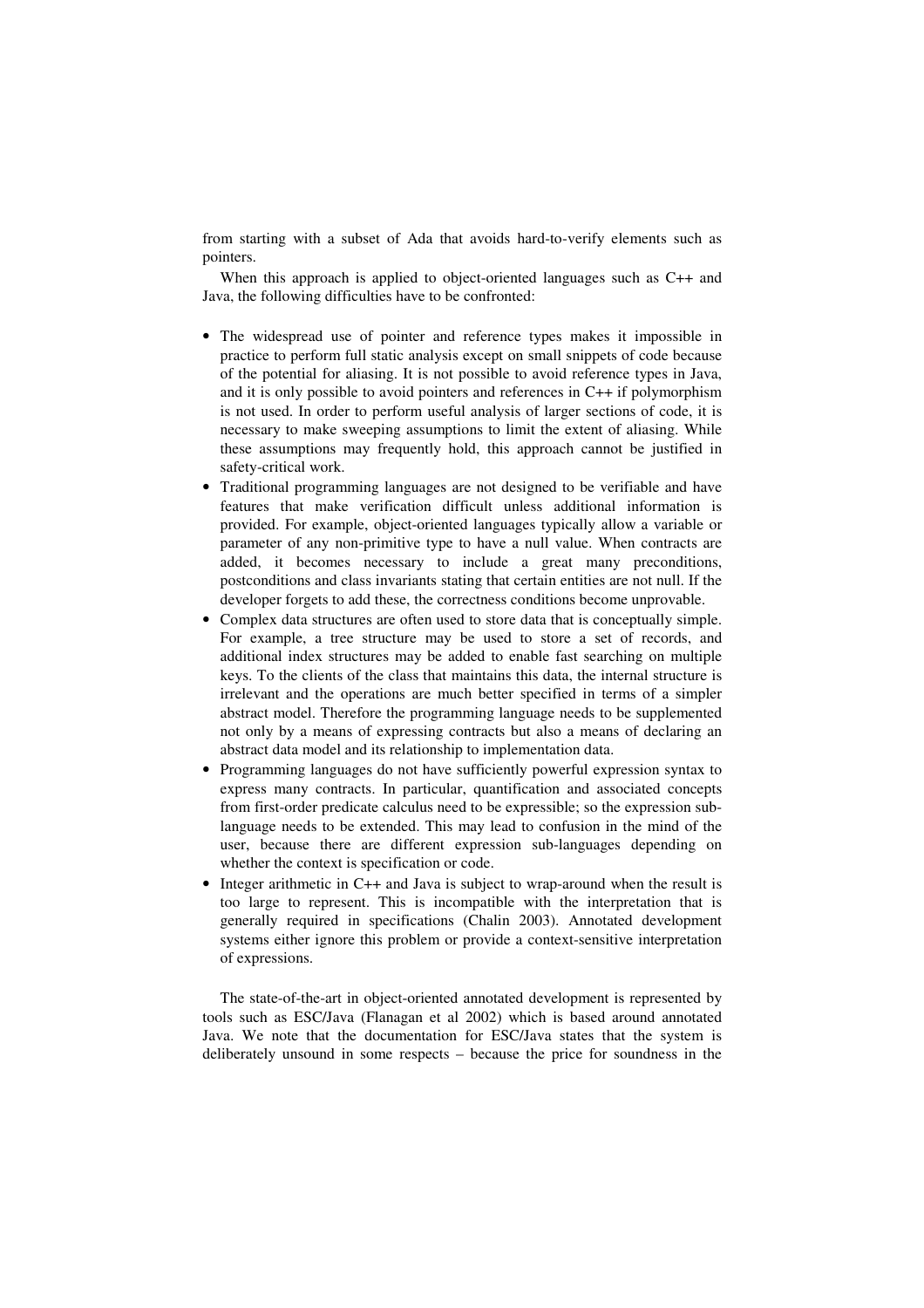context of Java would be a great reduction in the practical usefulness of the tool. Nevertheless, these tools represent a substantial achievement and are capable of detecting many programming errors. Where there is a requirement to assess the correctness of Java code in a safety-related project, we consider that the use of such tools would be very worthwhile as they are likely to discover many of the coding errors. What they cannot do (except in simple cases) is guarantee to find *all* of the design and coding errors (or prove the absence of any), or prove more generally that the program fulfils the requirements.

A further difficulty (affecting all forms of static analysis) is that the degree to which programs containing loops can be verified is severely restricted unless precise and complete loop invariants are available (since the program state following a loop cannot be computed without one). However, determining loop invariants is tedious and often very difficult. In order to achieve the twin goals of verifiability and productivity, the number of hand-written loops needs to be drastically reduced.

We also consider that a code-centric notation with optional annotations is far from ideal. Developers will be tempted to write the code first and add the specification annotations later. This is likely to lead to incomplete specifications and hard-to-verify code. Instead, specifications should be compulsory and central to the notation; code should be optional and subservient to specifications.

## **6 Verified Design-By-Contract**

The limitations of informal and semi-formal implementations of Design-by-Contract are avoided if all contracts are formally verified without making assumptions that cannot be justified or sacrificing soundness in other ways. We refer to this approach as Verified Design-by-Contract.

The "Escher" project was conceived with the goal of developing a toolset to support Verified DBC with close to 100% automated verification. The system is intended for use in applications at all safety integrity levels. We now present an outline of the toolset.

#### **6.1 Principles and Notation**

In pursuit of our goal we adopted the following principles:

- Code should serve only to implement a corresponding specification;
- The notation should support specifications based on abstract data models with refinement to implementation models;
- The notation should be designed to facilitate automated verification, avoiding the problems of notations based on programming languages.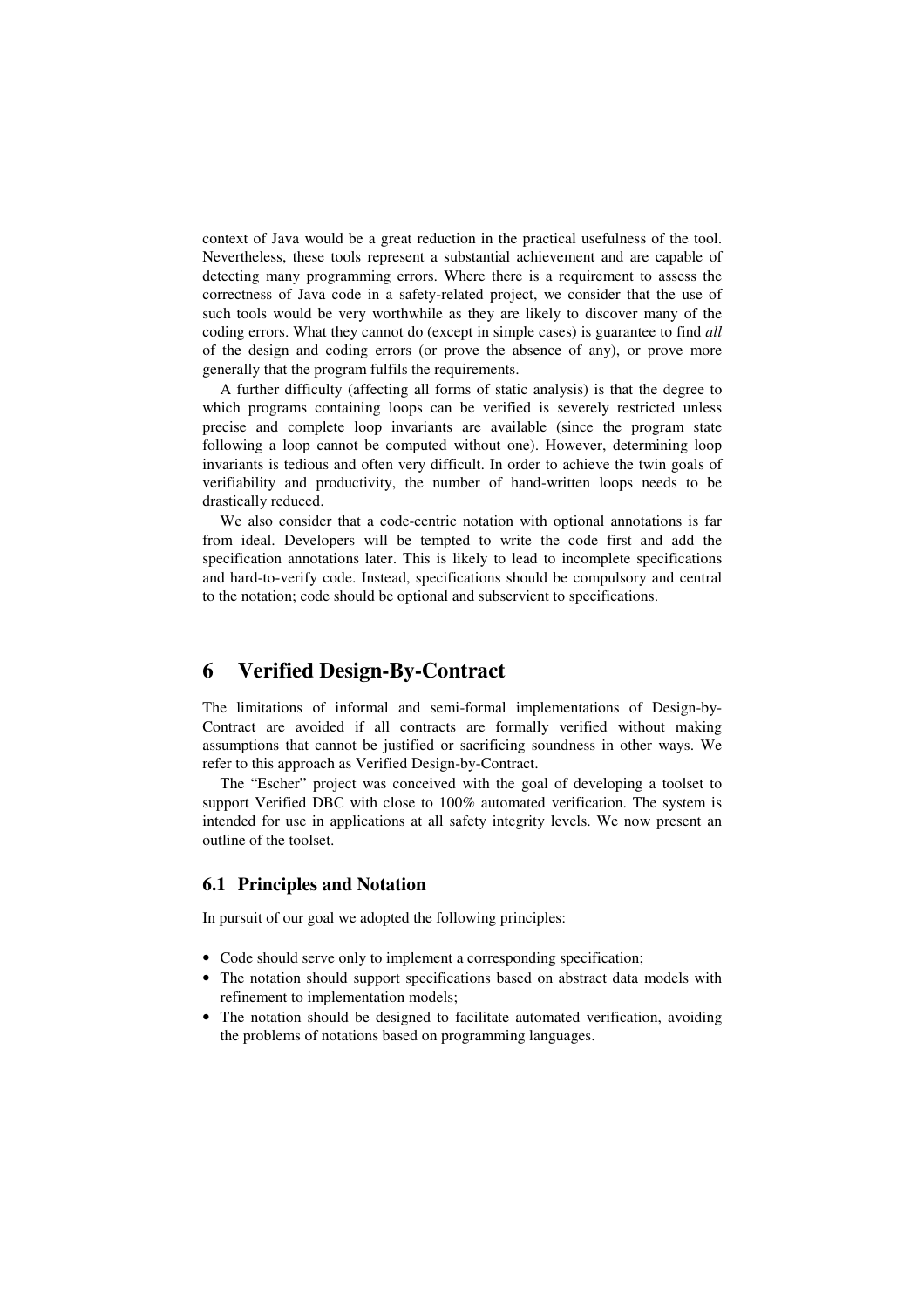We also felt that the notation should avoid mathematical symbols that are not familiar to ordinary software developers, since many developers are put off by the highly mathematical notations of some formal languages.

These principles were embodied in the *Escher Tool*, which has been commercially released as the product *Perfect Developer*. The tool is based around a notation designed for the expression of functional requirements, specifications (of which contracts are a part) and implementation code.

Returning to our example, a declaration of the *display* method in the notation of *Perfect Developer* might look like this:

```
// File DisplayedElement.pd
import "Screen.pd";
class DisplayedElement ^=
interface
  // Display the element in the given rectangle
  deferred schema draw(s!: Screen, r: Rectangle)
    pre r.height >= minHeight,
        r.width >= minWidth
    assert isDisplayedOn(s', r),
        s'.isSameOutsideRectangle(s, r);
  deferred ghost function
              isDisplayedOn(s: Screen, r: Rectangle): bool;
```
**end**;

We refer to an inherited postcondition as a *postassertion* because it is necessarily incomplete; hence the 'postcondition' part of the contract of *display* is introduced by the keyword **assert**.

A 'ghost' function *isDisplayedOn* has been declared in order to properly define the first part of postassertion (i.e. that on return, the element is displayed on the screen in the specified window). This function will be defined in derived classes such that it returns **true** if the window contains exactly the displayed element (but without being concerned with the details of how it is drawn, as such detail belongs in the *draw* method). Since it has been declared **ghost**, no code will be generated for it; its declaration exists solely to facilitate specification and verification.

The second part of the postassertion expresses the requirement that calling *draw* changes no part of the screen outside the given rectangle. So we are able to specify (and verify formally) not only that *draw* correctly draws the element in the rectangle, but also that it does not corrupt any other part of the screen. The method *isSameOutsideRectangle* of class *Screen* will be another ghost function.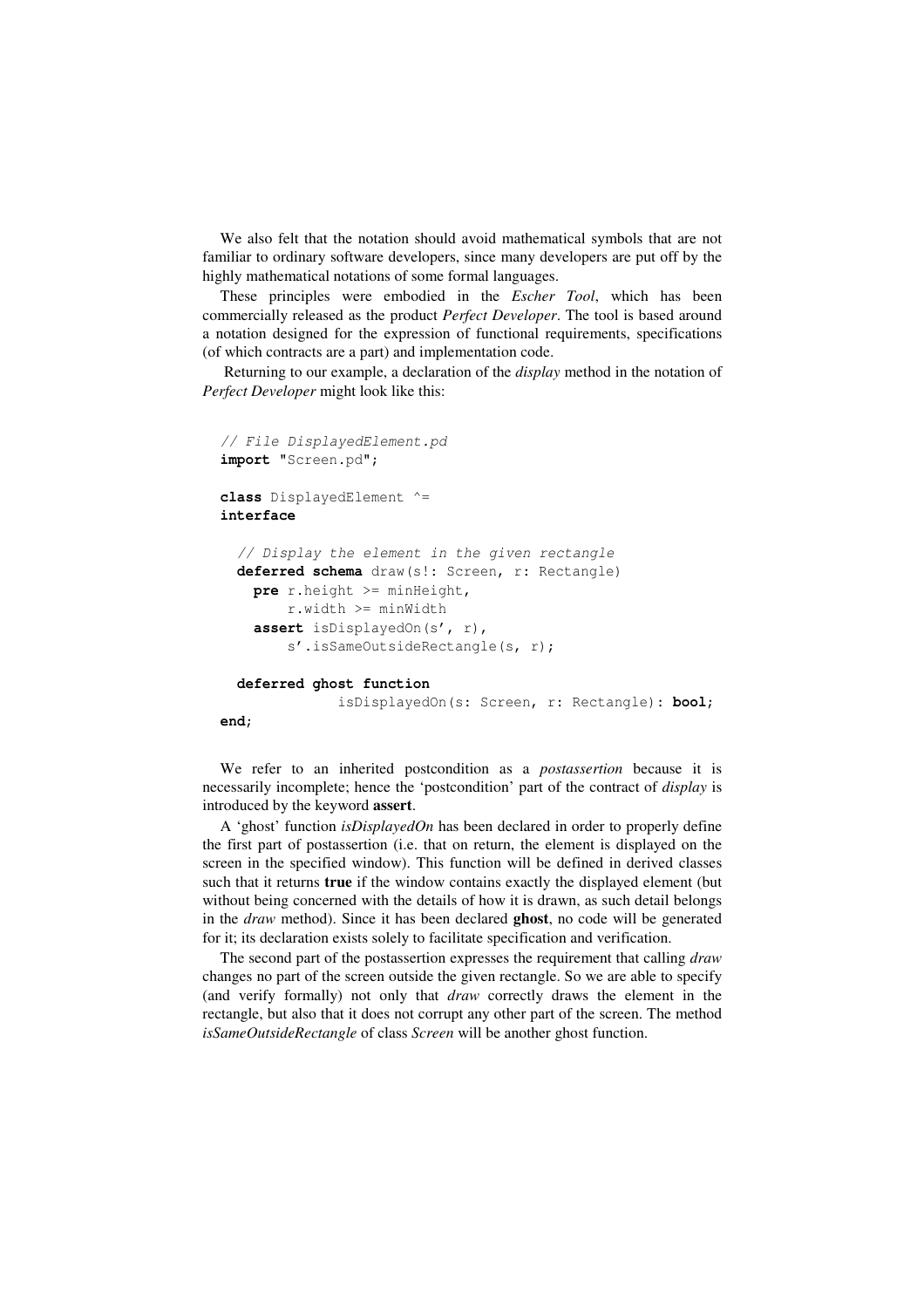#### **6.2 Verification Conditions**

In common with most other formal method tools for software development, *Perfect Developer* performs type checking on the input text and generates *verification conditions* (also known as *proof obligations*). Each verification condition is a mathematical statement, and for a correct program, all the verification conditions will be true theorems. The tool is designed to ensure that, apart from a small number of documented limitations, the converse is also true: that is, if a program's verification conditions are all true theorems, the program correctly implements its specification (subject, of course, to the availability of sufficient resources and to the correct behaviour of the hardware on which it is run, the compiler and linker used to process the generated code, and the tool itself).

Verification conditions are generated to express 47 separate aspects of correctness, including the following:

- Every method precondition is satisfied at each point of call;
- Every constructor and procedure satisfies its postcondition and postassertions;
- Every function delivers its declared result value;
- When one method overrides another and declares a new contract, the new contract respects the old;
- Class invariants are established by all constructors and preserved by all methods;
- Loop invariants are established and preserved;
- Loops terminate after a finite number of iterations;
- Assertions embedded within an implementation are satisfied;
- Behavioural properties specified by the user are satisfied;
- Explicit type conversions always succeed.

By providing a mechanism to express expected behaviour, we make it possible to prove that the program satisfies safety properties and other functional requirements.

When generating the verification conditions for code, the tool computes the program state forwards from the start of each method. Initially, the known program state comprises the method precondition, the class invariant, and any declared type constraints. At any point where a verification condition is required (e.g. a method call, an assertion, or the end of the method), it generates the theorem:

#### *current state* ==> *required condition*

where *current state* is the accumulated program state and *required condition* is the expression that should hold at that point (e.g. the precondition of a called method, or the expression asserted, or the postassertion if we are at the end of a method body).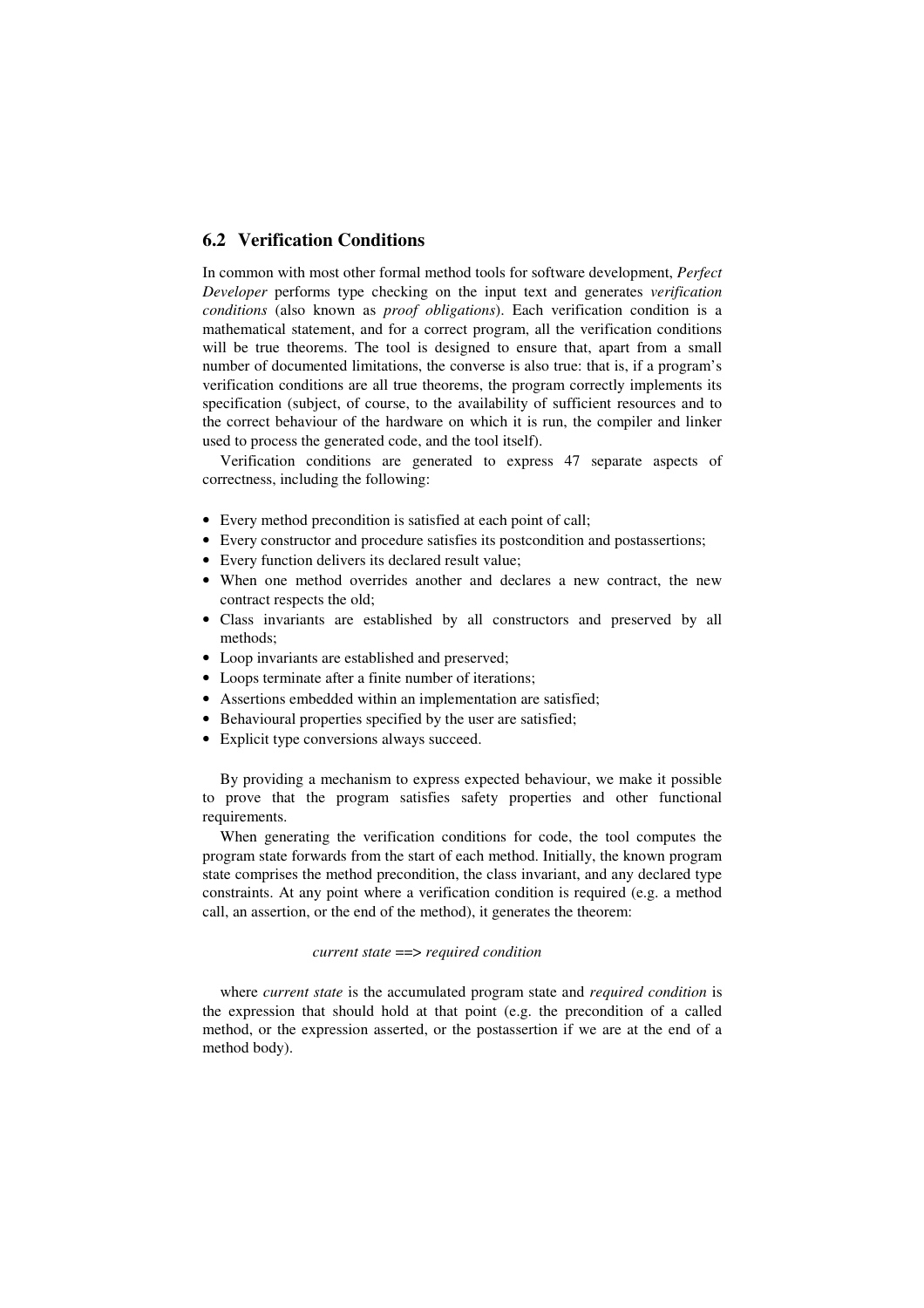#### **6.3 Proving the Verification Conditions**

In order to maintain high productivity, we use a fully automatic (i.e. noninteractive) theorem prover to process the verification conditions. We decided on an automatic prover because commercial software development organizations typically have neither the time nor the skilled staff needed to develop mathematical proofs, even with computer assistance.

The prover uses a combination of conditional term rewriting and a first-order theorem prover based on a modified Rasiowa-Sikorski deduction system. This combination was chosen because first-order reasoning is easier to automate than higher-order reasoning. Although some features of the notation (such as dynamic binding) cannot be expressed in first-order logic, the instances where higher-order reasoning is needed are infrequent and conform to standard patterns, so they can be handled by term rewriting.

The logic underlying the verification conditions is a logic of partial functions (because of the presence of functions with preconditions). However, it is possible to use a classical 2-valued logic in most parts of the prover, by ensuring that for any term involving partial functions, either the preconditions have been shown to hold, or there is another verification condition stating that they do so.

### **6.4 Reporting Successful and Failed Proofs**

Automated theorem provers typically generate proofs that are hard for humans to follow. Therefore, *Perfect Developer* transforms successful proofs into a hierarchical format designed for human consumption, allowing them to be inspected or checked if required.

Failed proofs typically indicate errors. Our goal is to provide the developer with sufficient information to identify the cause of the error. This has proved to be a difficult task; nevertheless we have been moderately successful.

#### **6.5 Developing Code from Specifications**

While it is certainly possible to use Verified Design-by-Contract during the specification and design phases only, productivity can be increased by using automatic or semi-automatic code generation. Also, we have already mentioned that the correct design of loop invariants is a difficult task. This burden on the developer can be reduced if most loops can be generated automatically from specifications.

Our toolset therefore supports refinement of specifications to code (still within the same notation) not just manually but also (in many cases) automatically. Verification conditions are generated to ensure that manual refinements precisely conform to the specification. The code is then automatically refined to a slightly lower-level notation internally before being translated to a standard programming language.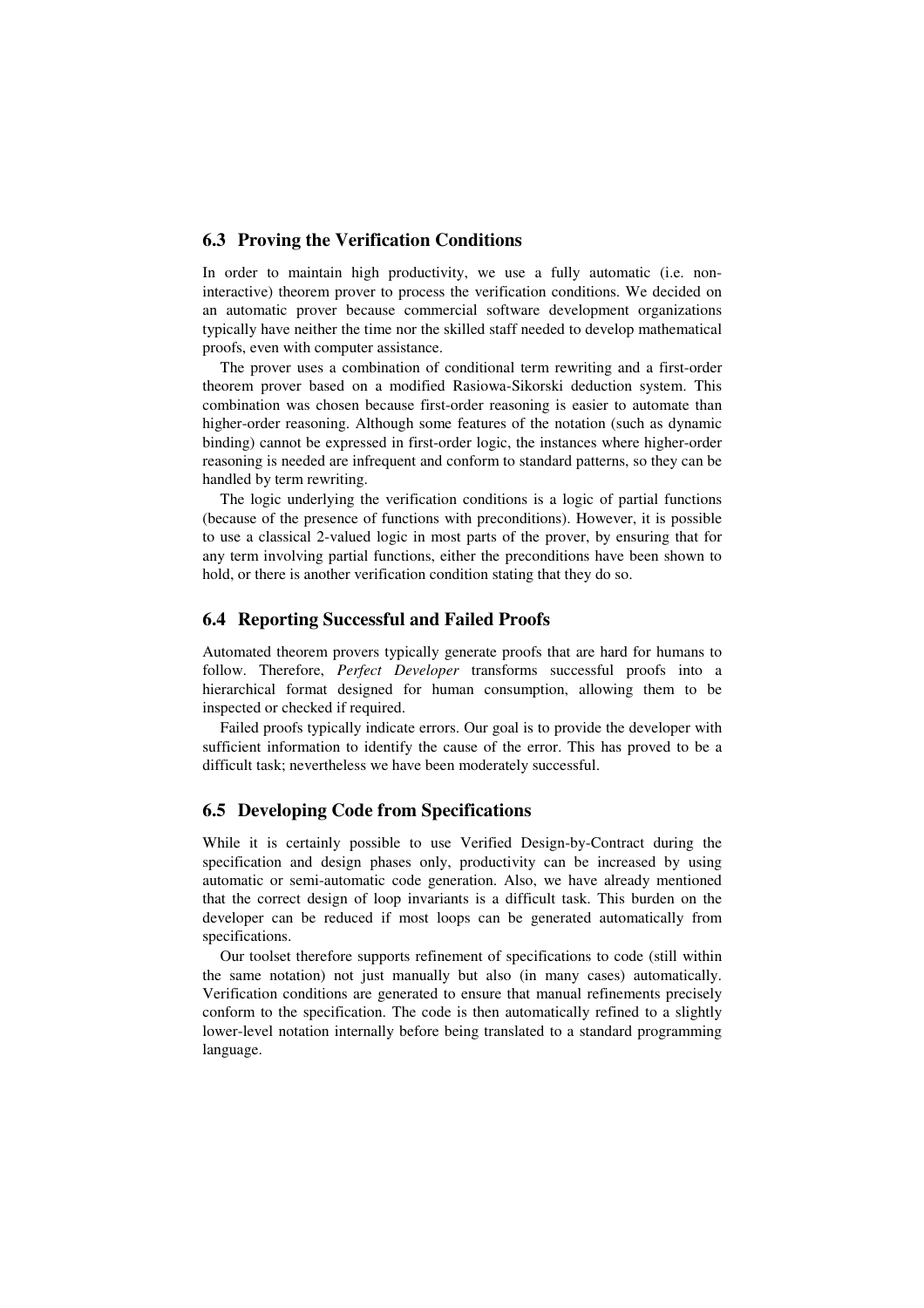### **6.6 Results**

*Perfect Developer* has been used by our own organization and by others for a variety of applications. Metrics relating to three very different applications are given in Table 1. The applications illustrated are the *Perfect Developer* compiler/verifier itself, a terminal emulator, and a substantial subsystem of government information system that was originally specified using the CREATIV toolset (Warren & Oldman 2003).

|                                             | Compiler/<br>verifier | <b>Terminal</b><br>emulator | <b>Government</b><br><b>IT</b> system |
|---------------------------------------------|-----------------------|-----------------------------|---------------------------------------|
| Perfect source lines <sup>3</sup>           | 114720                | 3192                        | 13486                                 |
| Generated C++ lines <sup>4</sup>            | 229367                | 6752                        |                                       |
| Verification conditions                     | 13144                 | 1349                        | 2631                                  |
| Prover success rate <sup>5</sup>            | $>96\%$               | $\geq 98.0\%$               | $\geq 99.6\%$                         |
| Seconds/verification condition <sup>6</sup> | 4.5                   | 2.4                         | 3.8                                   |

In both projects where C++ code was generated, the number of lines of generated C++ is about twice as great as the number of lines of specification and explicit refinement. This is notwithstanding that the *Perfect* source contains comments and some specification elements (e.g. preconditions and behavioural properties) that have no counterpart in the C++. We estimate that an equivalent handwritten C++ program would contain 1.5 to 2 times the number of lines of generated C++, so the developer writes only one-third to one-quarter the amount of *Perfect* text that he/she would in C++, further reducing the opportunity to introduce errors.

The number of loops appearing in the generated C++ outnumbers loops (provided by way of explicit refinements) in the source text by a factor of thirteen to one. Thus we have succeeded in relieving the developer of much of the chore of designing loop invariants. Nevertheless, we feel that further improvement is possible in this area, since many of the remaining loops conform to a common pattern.

The lower bound of the prover success rate varies from 96% to 99.6%. In the case of the compiler/verifier, the figure is nearly two years old because we have not investigated a sufficiently large sample of failed proofs for some time.

<sup>&</sup>lt;sup>3</sup> Including comments and extra line breaks within complex expressions to enhance readability

<sup>4</sup> Total of header and code files; no comments; no line breaks within complex expressions except at right margin

<sup>5</sup> Percentage of verification conditions that we believe to be provable for which the prover produced a proof without the need for additional proof hints

 $6$  Average per verification condition attempted, including unsuccessful proof attempts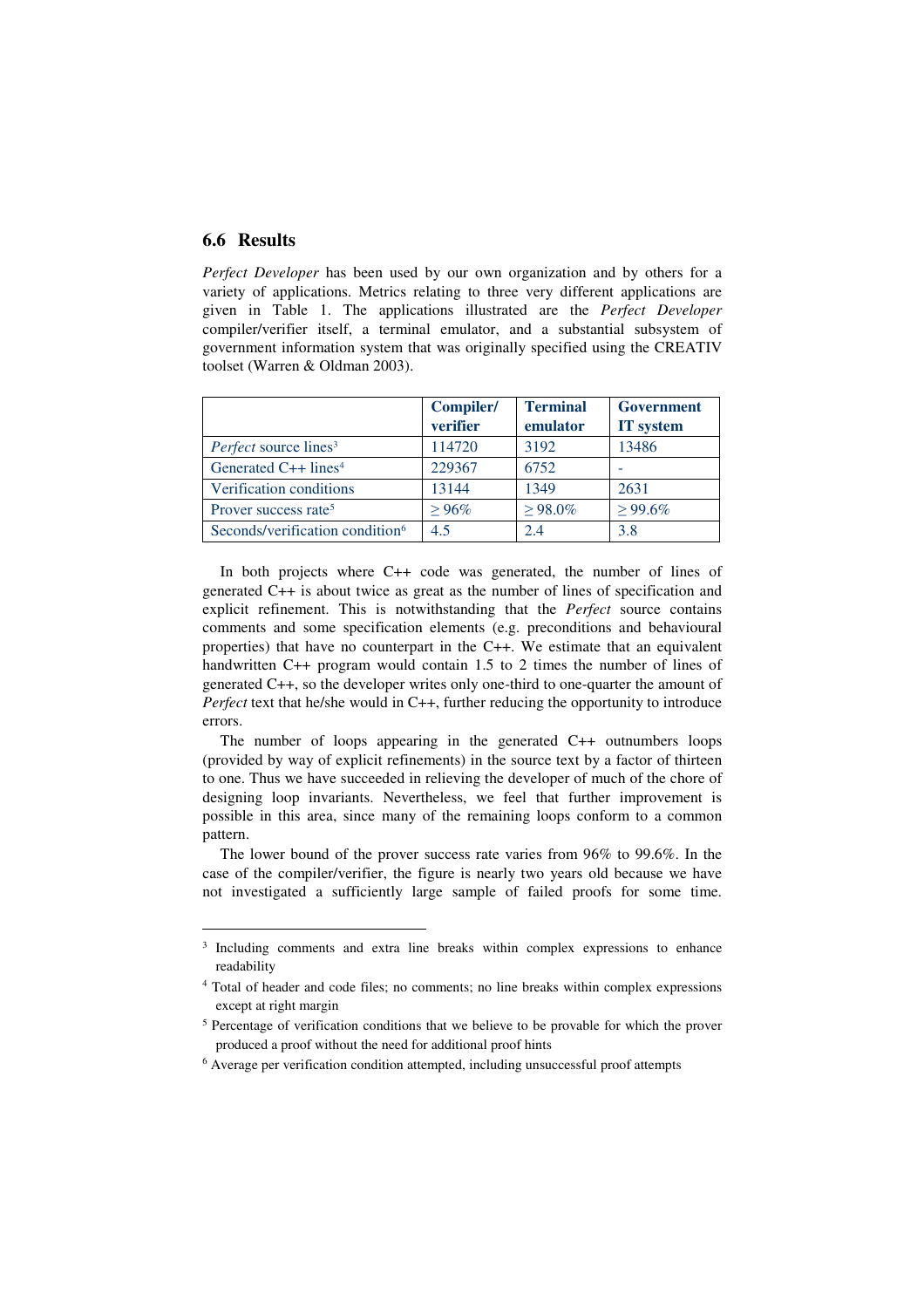Significant improvements have been made to the prover since the figure of 96% was obtained and we believe that the true figure is nearer 98% now.

The use of the tool has resulted in the detection of a number of significant bugs. For example, in the compiler/verifier, a proof failure highlighted a condition in which invalid C++ could have been generated. In the case of the terminal emulator, the protocol specification was found to contain an ambiguity, despite having been in use for five years.

## **7 Other Issues with Object-Oriented Development**

Although the safety of polymorphism with dynamic binding is usually regarded as the most serious issue arising from the use of object-oriented technology in safetycritical systems, a number of other concerns have been raised. We comment briefly on some of these here and, where applicable, the solutions we adopted in the design of *Perfect Developer*.

#### **7.1 Traceability**

Standards such as RTCA DO-178B include the recommendation (depending on criticality level) to trace all code to requirements. In the absence of dynamic binding, this is relatively straightforward to achieve. Each procedure at the outermost layer of the software is typically present to support directly a stated functional requirement. Static analysis of the program can identify all lower-level procedures that are directly or indirectly called from the outermost procedures. Thus a lattice can be generated in which every procedure is directly or indirectly linked to one or more functional requirements.

Problems arise if a particular branch of a conditional (e.g. if- or switchstatement) is never executed because its condition can never be satisfied. Such situations can be hard to identify unless formal analysis is used. The associated code will appear to be linked to a requirement but is in reality dead or deactivated.

Dynamic binding complicates the situation because when dynamic binding is present, it is generally not possible to determine statically what method is called. However, we can take an alternative approach, based on treating method postconditions as low-level requirements. In our example:

- We define a low level requirement: "Every displayable element can be displayed in a rectangle within the screen by calling its *draw* method".
- For every class in the *DisplayedElement* hierarchy, the *draw* method is implemented so as to satisfy this requirement. The details of the implementation will vary from one instrument class to another.
- At various points in the application, in support of higher-level requirements, a flight instrument will need to be displayed in a rectangle. The programmer inserts a call to *draw* at each such point, knowing that the need coincides with the low-level requirement that *draw* satisfies.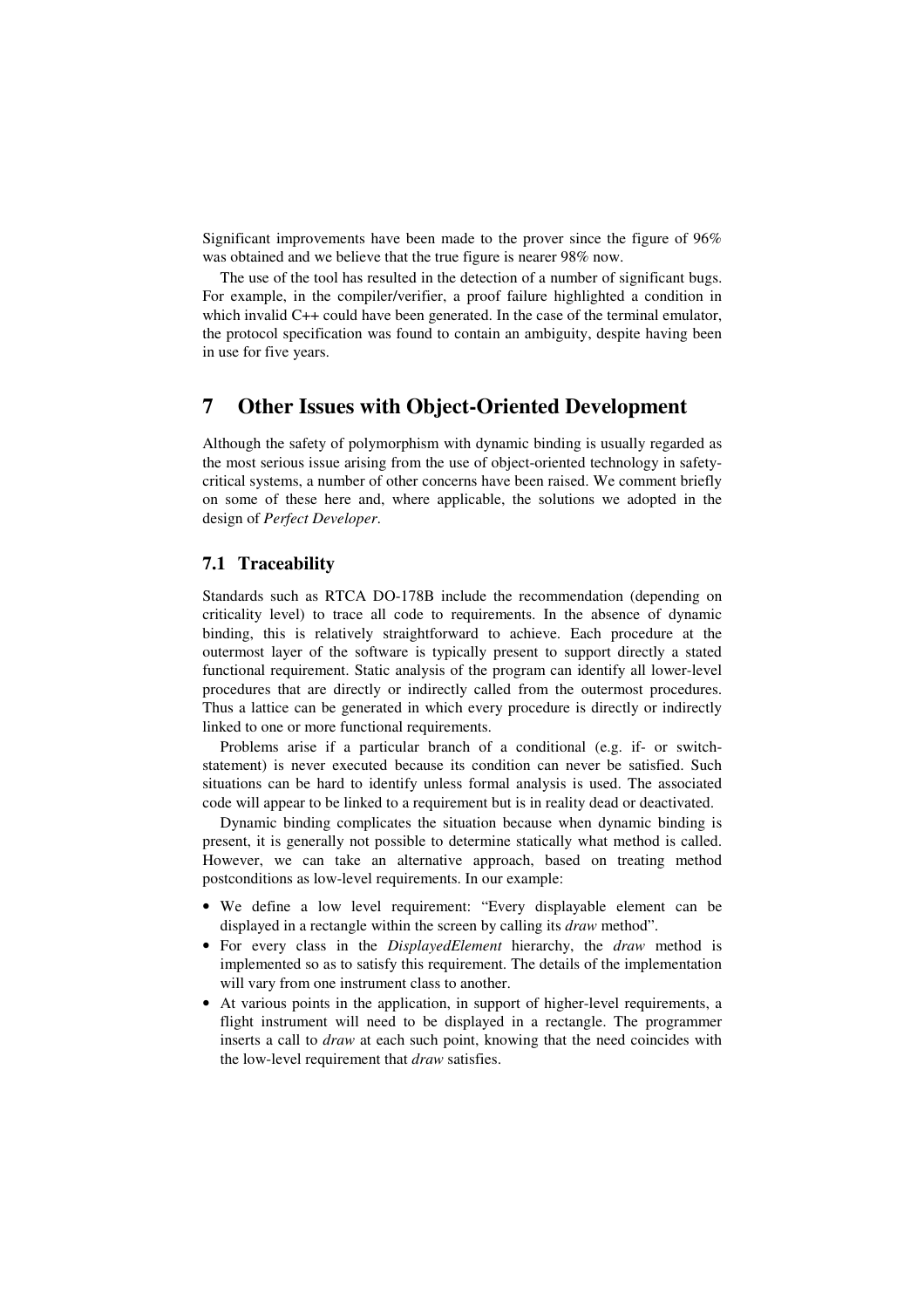Thus we trace the high-level requirements of the application to the low-level requirements associated with called methods such as *draw* (possibly going through some statically-bound method calls on the way). Separately, for each class derived from *DisplayedElement*, we trace the implementation of *draw* to the low-level requirements defined for that method. If each low-level requirement can be traced to some high-level requirement in this way, and every piece of code can be traced to some high-level or low-level requirement, we have achieved traceability even in the presence of dynamic binding.

Problems arise if a method is never called for some class(es); for example, we might define a type of *DisplayedElement* that is never displayed. Again, this situation can only be found in the general case by formal analysis.

We note than when formal verification is performed, the proofs that requirements are met contain all the information needed to trace the requirements to the code that implements them. It is our intention to extend *Perfect Developer* to generate a trace lattice automatically from the proofs.

#### **7.2 Worst Case Execution Timing**

In real-time systems it is required that certain program segments complete within defined deadlines. Where the program includes method calls that are subject to dynamic dispatch, the execution time will depend on the methods actually called and it is therefore difficult to determine statically.

A solution is to divide up the maximum allowable execution time of a program segment into a budget for each individual method call and a remainder for other statements. This can be done in such a way that the total execution time (taking account of any loops involved) will meet the deadline, as long as no individual method call exceeds its budgeted time.

To ensure by design that each method call completes within its budget, we can include the time budget in the contract of the nominal target. The method's side of the contract now reads:

• Provided my precondition **P** is satisfied on entry, I promise to return within time *T* in a state satisfying my postcondition *R*.

When one method declaration overrides another, the time budget of the overridden declaration is inherited by the overriding declaration by default, just like the precondition and postcondition.

We saw previously that when one method overrides another, instead of inheriting the contract as-is, it may improve on it (i.e. require less and/or deliver more). Provided we are only interested in maximum execution times (and not also in minimum execution times), the contract of an overriding method might improve on the overridden contract by promising to complete in a shorter time.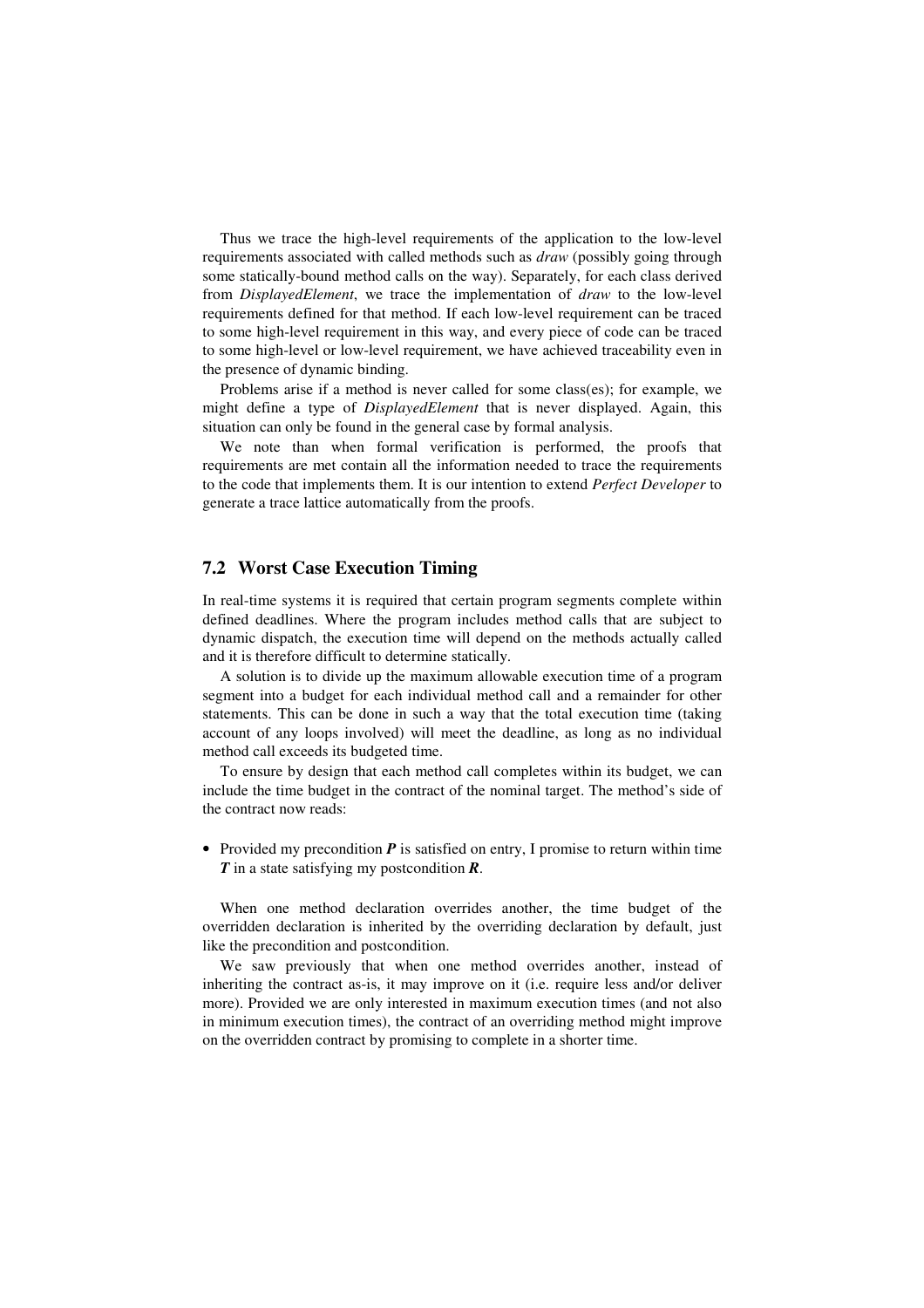#### **7.3 Dynamic Memory Allocation**

Dynamic memory allocation is generally avoided in safety-critical software. This policy is typically justified on the grounds that memory allocation operations may fail due to insufficient memory or excessive fragmentation, and that the time taken to perform them will vary depending on the history of calls to allocate and release memory.

Object-oriented programming languages typically rely on dynamic memory allocation to allocate all objects of non-primitive types. Therefore, if safety-critical systems are constructed using object technology, it is necessary to establish policies for the safe use of dynamic memory allocation. We suggest here two such policies.

The first policy is to use dynamic memory allocation during the initialisation phase only. In our flight instrument example, we would expect that the set of all elements that might need to be displayed is known at the start. We can therefore create them all during initialisation, even if not all of them need to be displayed immediately. Other objects (such as values of type *Rectangle* in our example) can be implemented as value types, avoiding the need for dynamic memory allocation when creating them.

This policy is comparable to allocating all data statically when a procedural approach is used. It is likely to be adequate for many safety-critical systems. However, it would not suit a system that handles a varying number of objects, such as an air-traffic control system handing a varying number of aircraft.

Our second policy covers this situation by maintaining a free-list for each class that has a varying number of instances. In order to run in bounded memory, there must be a known upper bound on the number of instances of each class. We can initialise each free-list with the corresponding number of instances. Provided the upper bounds are respected (which will be typically be enforced by class invariants), there will never be a need for dynamic memory allocation other than from the free-lists. Allocating from a free-list in bounded time can be easily implemented. The free-list mechanism can be provided either by the supplier of the compiler and associated libraries (as we do with *Perfect Developer*), or (in some languages) by declaring a custom allocator for the classes concerned.

This policy is, in essence, similar to declaring a static array of objects tagged by 'in use' flags, allocating and releasing slots in the array as objects are created and destroyed.

If we have control over the standard memory allocator, we can choose not to populate the free list in advance. When allocating an object, if the corresponding free list is empty then we use the standard memory allocation mechanism instead. Provided that no memory has ever been released via the standard mechanism, allocation will not involve searching multiple free blocks and can therefore be performed quickly. We still need an upper bound on the number of objects of each type so that we can compute the maximum amount of memory needed and ensure that this amount is available.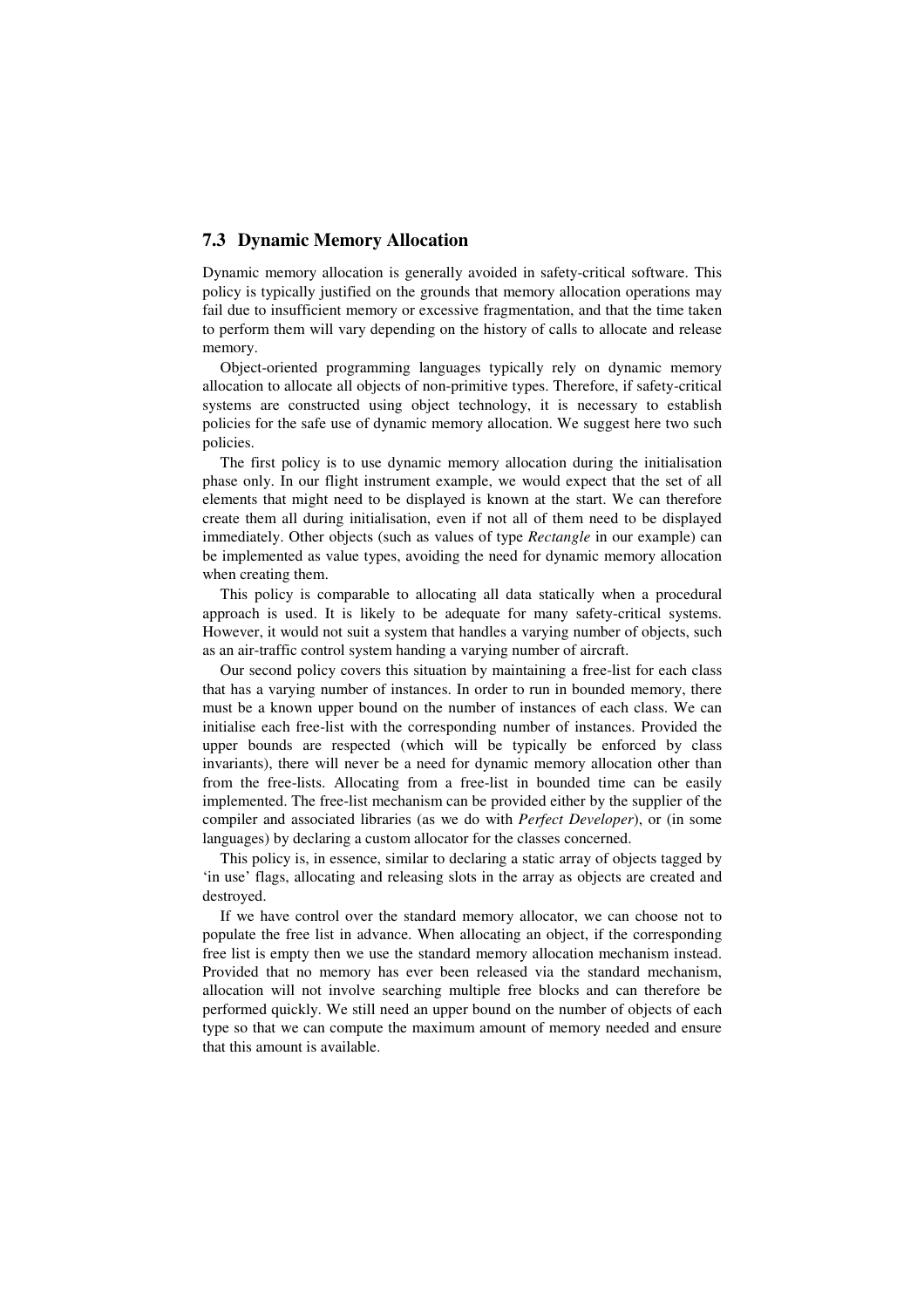#### **7.4 Overloading**

Object-oriented languages typically provide a mechanism for declaring multiple methods with the same name, distinguished only by the numbers and/or types of parameters. This mechanism is known as *overloading*. The compiler decides which declaration is the intended target of a method call by choosing the one whose formal parameter list best matches the actual parameters, according to some set of criteria.

Overloading can be very useful and, by itself, is not dangerous. The symbol "+" has long been used to stand not only for the addition of integers but also for the addition of real numbers. Similarly, it is quite natural to use the call "print(expression)" where we are happy to accept the default printing format, and "print(expression, format)" where we wish to be more specific.

However, we consider that the combination of overloading with automatic type conversion is dangerous because it brings the possibility that more than one method declaration may match a particular call. The choice made by the compiler may not correspond to the intention of the user, who may not have realized that the ambiguity existed. The situation is even worse if the language also allows trailing parameters to be omitted in actual parameter lists by providing default values, as in  $C_{++}$ .

The solution we adopted is not to perform implicit type conversions (these are, in any case, undesirable in languages used for safety-critical software development). We make one exception to this rule to allow the type of a value to be automatically converted to a supertype (otherwise the notation becomes very clumsy to use). This exception raises the possibility of ambiguity, so we explicitly forbid any instance of overloading for which it is possible to construct an ambiguous call. We have not found this restriction to be onerous in practice; indeed, we find that the corresponding error message is only triggered where a mistake has been made, or the same name has been used for two unrelated operations.

### **7.5 Template Instantiation**

Templates (known as *generics* in Ada) are a feature of many object-oriented languages. They have been found to be very useful in developing re-usable components, especially for representing collections of objects.

However, it is possible for template declarations to make assumptions about the types with which they are instantiated. This carries the risk that a template may be instantiated with types that violates these assumptions.

One way of avoiding this danger is to perform formal verification of each template separately for each type with which it is instantiated. Although simple in concept, this has the drawback that the verification process is substantially lengthened if there are many different instantiations.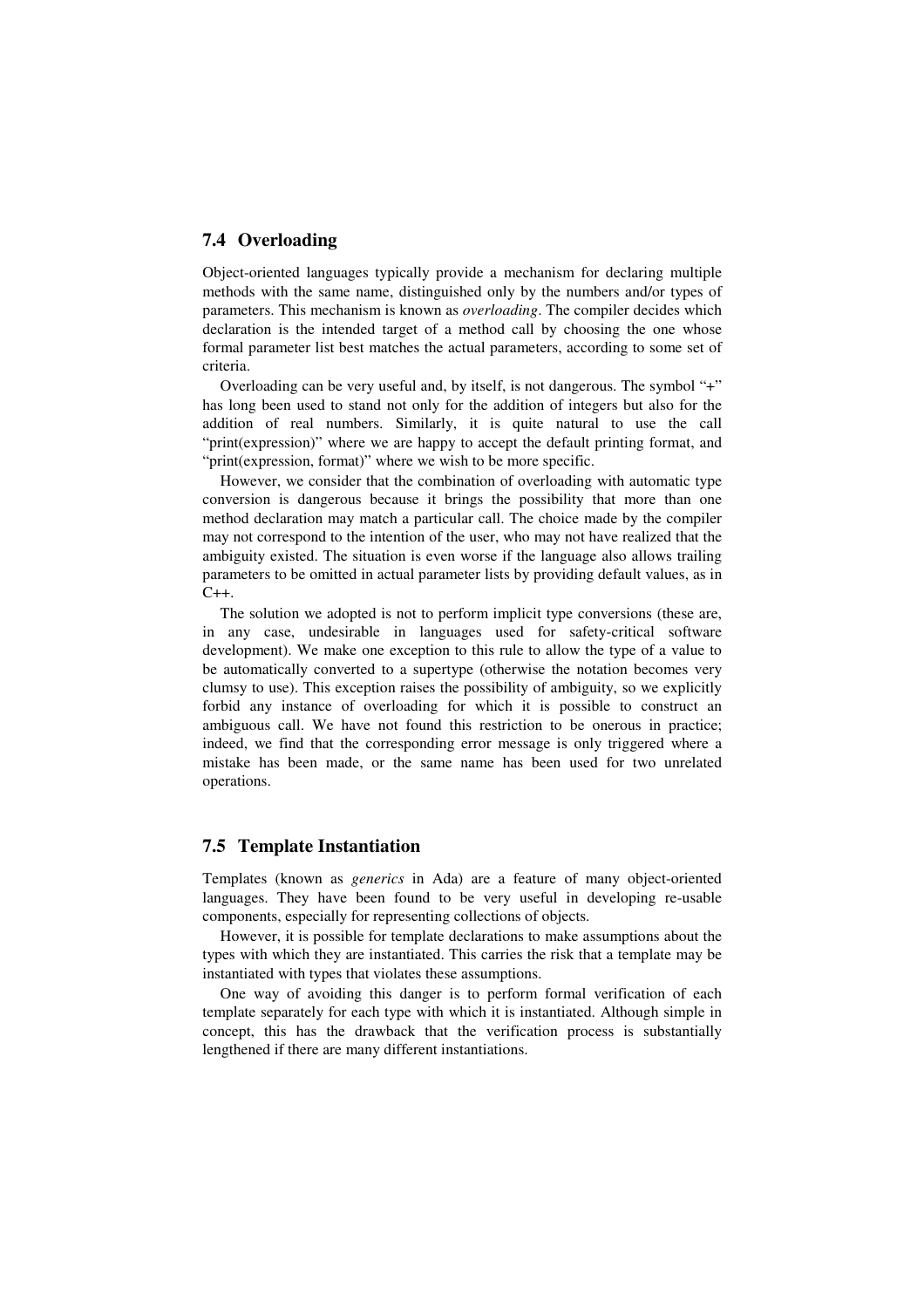The solution we adopted is to make the assumptions explicit by providing syntax for *instantiation preconditions* in the specification notation. We create a contract between a template declaration and the code that instantiates it, similar to the contract between a method and its callers. The template declaration is formally verified just once and the instantiation preconditions are assumed to hold during this process.

#### **7.6 Reference Semantics and Aliasing**

In most object-oriented languages, objects are assigned and copied by reference: that is, a pointer to the object is copied rather than the object itself. Some languages (e.g. C++) also support assignment and parameter passing by value, although polymorphism is typically not available then.

It is well known that the presence (or even the mere possibility) of multiple pointers or references to a common object causes substantial problems for static analysis and formal verification. The provision of reference semantics by default is also a source of program errors, such as the use of a normal assignment or equality operation where cloning or deep equality is needed to achieve the desired result. A classic example is where a class is declared to represent a text string. It is natural for strings to have value semantics; yet in Java and some other languages, the *String* class has reference semantics. The best that the designers of Java were able to do to ameliorate this situation was to provide two classes: an immutable *String* class (for which reference semantics are safe since no modification of the object is possible) and a mutable *StringBuffer* class.

In our example, reference semantics are unlikely to be a problem for objects of classes derived from *DisplayedElement* since we are unlikely to store references to them other than at a single place in class *Display*. However, if objects of class *Rectangle* have reference semantics, this may well be troublesome because we are likely to refer to values of type *Rectangle* in many different places.

The solution we adopted is to specify that in our notation, objects of all classes and types shall obey value semantics. Where aliasing is required, variables of reference type may be declared. We have found that in practice, reference variables are rarely needed.

#### **7.7 Inlining**

The C++ language supports the **inline** keyword and provides default inlining of methods whose definitions are included within their declarations.

Inlining makes it more difficult to verify that the object code conforms to the source code. However, should this prove to be a problem, most compilers allow inlining to be disabled.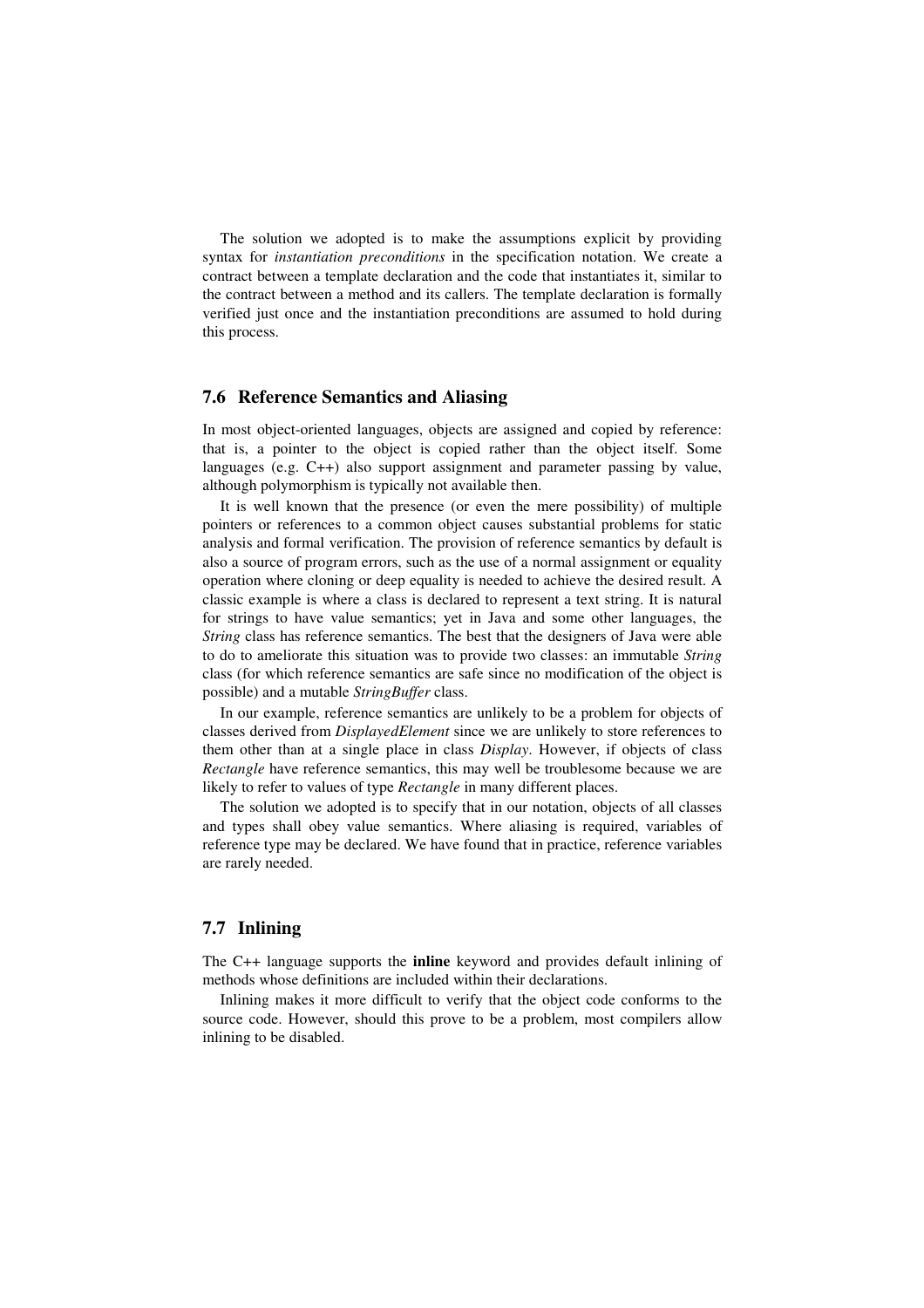### **7.8 Suitability of Mainstream Object-Oriented Programming Languages**

Safety-critical developers rightly complain about the unsuitability of mainstream object-oriented programming languages for critical systems. The most widely used object-oriented programming language is C++, which inherits nearly all the problems of C and adds a few new ones such as ambiguous method calls.

We agree that use of handwritten C++ code carries risk in safety-critical systems. However, we observe that C is widely used in critical systems, usually in the form of a subset such as MISRA, conformance with which can mostly be checked statically. We consider that MISRA C could be readily extended to include a subset of C++. Ambiguous method calls could be banned, while constructs such as pointer-to-member and the more esoteric features of templates could be excluded. Although the use of such a subset is not an ideal solution, we believe that it could be safer to use than plain MISRA C due to the increased encapsulation available in C++ and the availability of better alternatives to troublesome features of C.

Although it inherits much of the syntactic idiosyncrasy of C++, Java is a somewhat safer language. Unfortunately, its lack of support for user-defined types with value semantics increases the need for dynamic memory allocation. The Microsoft language C# is in many ways similar to Java but supports value types. The provision of a garbage collector in both languages is a boon to commercial software developers but is likely to be unacceptable in real-time systems. This may be less of a problem in future as generational and concurrent garbage collectors (Jones & Lins 1996) become mainstream. We note that a real-time subset of Java has been defined (RTJ 2003).

The Ada 95 language extends the Ada 83 standard by providing support for (among other things) polymorphism and dynamic binding. However, we do not regard Ada 95 as a satisfactory language for object-oriented development. Unlike other languages, it does not syntactically distinguish the parameter on which dynamic binding depends from other parameters, which we consider likely to cause confusion. The notorious "with-ing" problem makes it impossible to construct complex object-oriented systems unless an ugly workaround is used. We understand that both issues are to be addressed in the next revision of Ada.

The ideal solution is to use a language that does not have its roots in C and is designed with correctness and type-safety in mind. The Eiffel programming language is certainly much better designed than the mainstream object-oriented languages but has not been widely adopted.

Many of these concerns are of little or no importance when complete code is generated automatically from specifications expressed in a rigorous notation. The primary requirement is to ensure that the compiler implements the semantics assumed by the code generator. This can be achieved by generating code in a language subset carefully chosen to avoid areas of undefined behaviour and complex constructs that might be troublesome for the compiler. We adopted this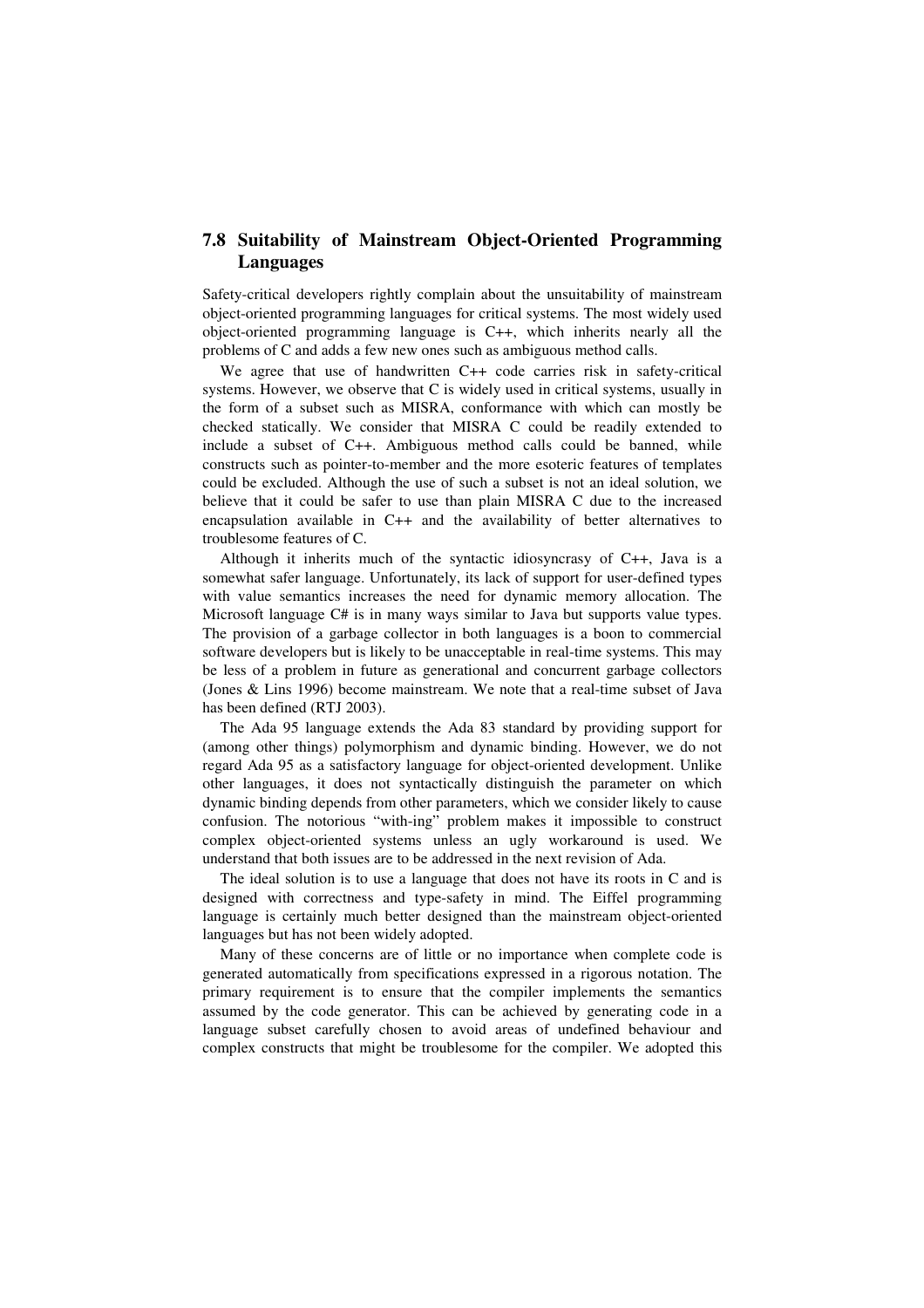approach in the code generators of *Perfect Developer*. We note that when the tool is configured to generate code in C++, the generated code conforms to nearly all the MISRA C rules, even though we were unaware of MISRA when the code generators were specified. This suggests that we and the authors of MISRA C had similar ideas on which features of C should be avoided.

#### **7.9 Unified Modeling Language (UML)**

UML is the most widely used graphical notation for object-oriented analysis and design and is supported by a wide range of tools. Most tools can generate code skeletons from UML diagrams; some go further and claim to generate complete code if enough information is provided.

Despite the widespread marketing of UML tools, it appears that many objectoriented developers - perhaps the majority - manage without them. However, the use of UML may increase as more universities include UML in their computer science courses, and as open-source UML tools mature.

Concerns about UML among safety-critical software developers centre on the lack of a precise semantic definition for the language.

We consider that UML is a useful notation for displaying graphically the structure of a system and the relationships between the system, its components and its users. However, UML is not a substitute for a precise formal specification. Although UML has a formal sub-language called Object Constraint Language (OCL), it is rarely used, poorly supported by commercial tools and much less expressive than *Perfect Developer* notation.

Our toolset therefore allows UML models to be imported and will generate the corresponding skeletons; but the user must add the detailed requirements and specifications. A future version may allow the *Perfect* specifications and refinements to be embedded in the UML model itself.

## **8 Conclusions**

Object technology undoubtedly facilitates re-use to a greater extent than previous programming paradigms. This is clear from the widespread existence and use of application frameworks and large component libraries. It is likely that without object technology, it would not have been economic to develop many of today's complex and powerful commercial applications.

Safety-critical software developers are right to be cautious in adopting new technology; but rather than dismissing object technology because it is not amenable to yesterday's verification techniques, the safety-critical community should seek new techniques to facilitate safe use of the new technology. The most important new issue arising from object technology is polymorphism with dynamic binding, which is tamed by the Design-by-Contract principle. The use of modern